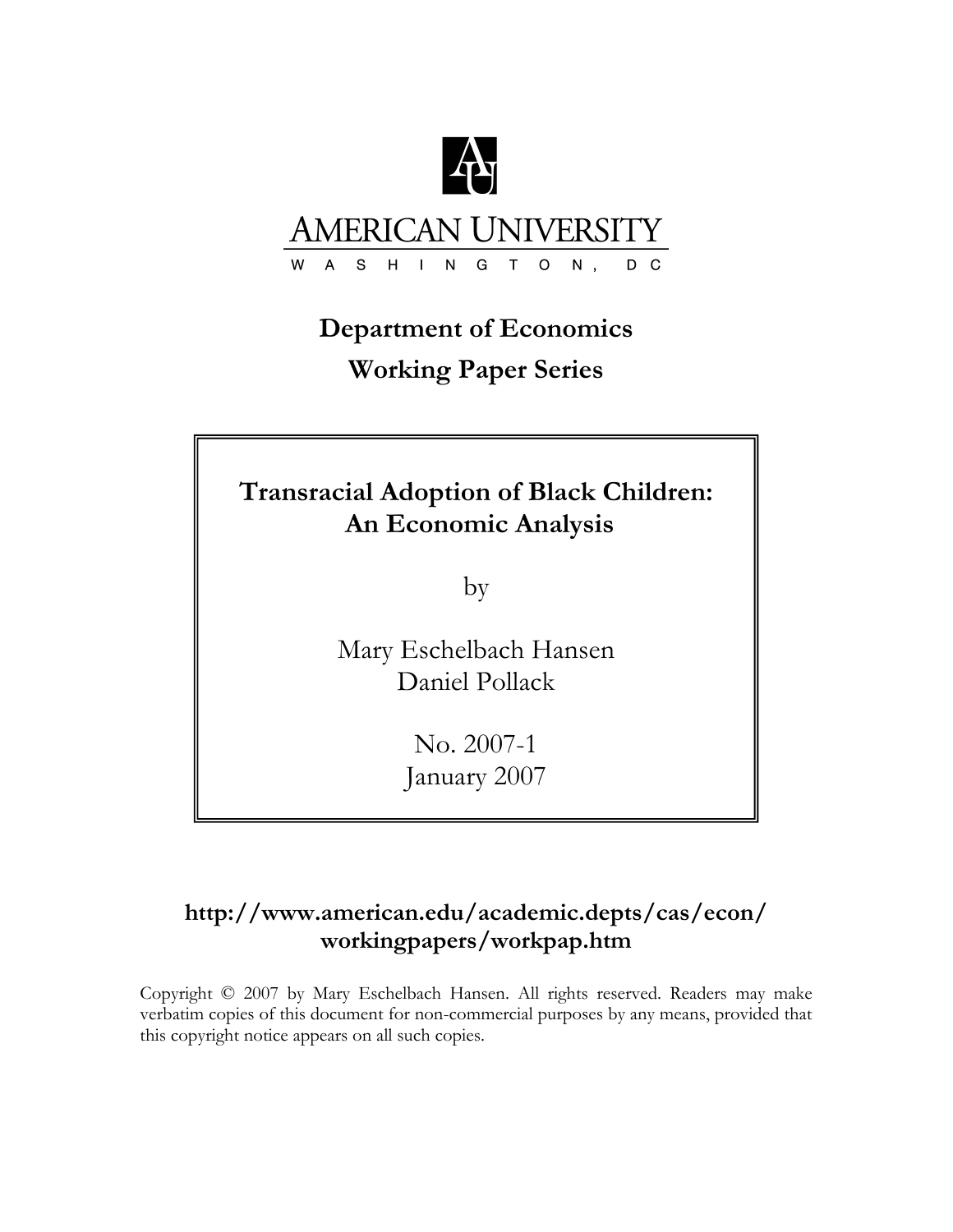## **Transracial Adoption of Black Children: An Economic Analysis \***

Mary Eschelbach Hansen\*\* Daniel Pollack\*\*\*

#### **Abstract**

The anti-discrimination law governing placement of children in foster care and adoption was intended to speed the adoption of Black children who could not be reunited with their families of origin. Only recently have two states been fined for violating this decade-old law. Based on our analysis of administrative data collected by the Children's Bureau of the U.S. Department of Health and Human Services, we conclude that more vigorous enforcement of the anti-discrimination law in adoption could result in significant gains to Black children. We find that Black children spend more time as legal orphans than children of other races and that transracial placement speeds their adoptions.

**Key words**: adoption, anti-discrimination, foster care, policy, transracial adoption

### **JEL classification**: J78, J15, J13

 $\overline{a}$ 

Research assistance was provided by Renata Kochut.

<sup>\*</sup> The data used here were made available by the National Data Archive on Child Abuse and Neglect, Cornell University, Ithaca, NY, and have been used with permission. Data from the AFCARS were collected by the Children's Bureau. Funding for AFCARS was provided by the Children's Bureau, Administration on Children, Youth and Families, Administration for Children and Families, U.S. Department of Health and Human Services. The collector of the original data, the funder, the Archive, Cornell University and their agents or employees bear no responsibility for the analysis or interpretation presented here.

Financial support for this research was provided through the NIH/NICHD/Demographic and Behavioral Branch (R03-HD045342-01), through the Mellon Fund at the College of Arts and Sciences of American University, and through the Summer Research Institute at the National Data Archive on Child Abuse and Neglect at the New York State College of Human Ecology at Cornell University. The authors thank the staff at NDACAN for their assistance.

<sup>\*\*</sup> Department of Economics, American University. Contact: Mary Eschelbach Hansen, Department of Economics, American University, 4400 Massachusetts Avenue, NW, Washington, DC 20016-8029. Email: mhansen@american.edu.

<sup>\*\*\*</sup> Wurzweiler School of Social Work, Yeshiva University, 500 W. 185<sup>th</sup> Street, New York, NY 10033, dpollack@yu.edu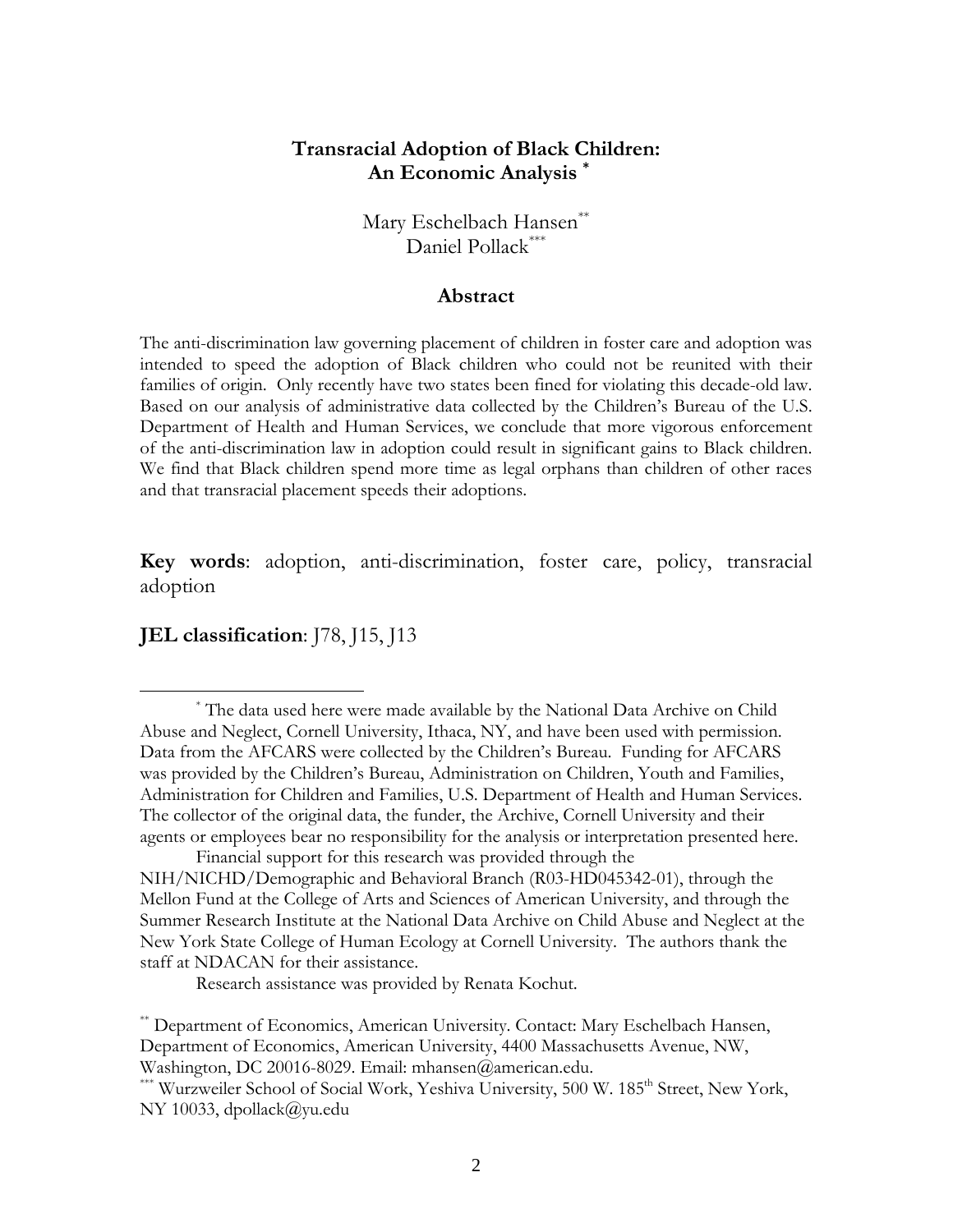*There may be reasons why a difference in race…may have relevance in adoption proceedings. But that factor alone cannot be decisive in determining the child's welfare*.

Judge David L. Bazelon, United States Court of Appeals, District of Columbia Circuit (*In re adoption of a minor*, 228 F.2d 446 (1955)).

Recent work by James Heckman and his co-authors stresses the relative efficacy of investing in the human and social capital of young children and adolescents (Carniero and Heckman 2003, Heckman and Lochner 2000). Among the vulnerable young people who would benefit from targeted investment is one easily identifiable group—the 114,000 children in foster care who cannot be reunited with their birth parents. At least 36 percent of children waiting in foster care are Black or have multiracial heritage (US DHHS 2006).

Federal law considers adoption the preferred alternative for providing permanency for waiting children. Notwithstanding the 1955 opinion of Judge Bazelon, the role of race in determining the investments we make in the adoption of Black children is still a contentious issue. It is argued that transracial adoption inflicts group harm on the Black community (Roby and Shaw 2006). A similar group harm argument is made by those seeking to limit international adoption (Roby and Shaw 2006). Mary Hansen and Daniel Pollack (2006) argue that banning international adoptions is inefficient. In this paper we extend their argument to transracial adoption. We provide a brief history of transracial adoption and anti-discrimination law in adoption, and we use administrative data compiled by the Children's Bureau to describe the length of time Black children spend as legal orphans before they are adopted.

We show that adoptions, including adoptions of Black children and other children of Color, have increased since the 1990s. Transracial adoptions have increased as well, yet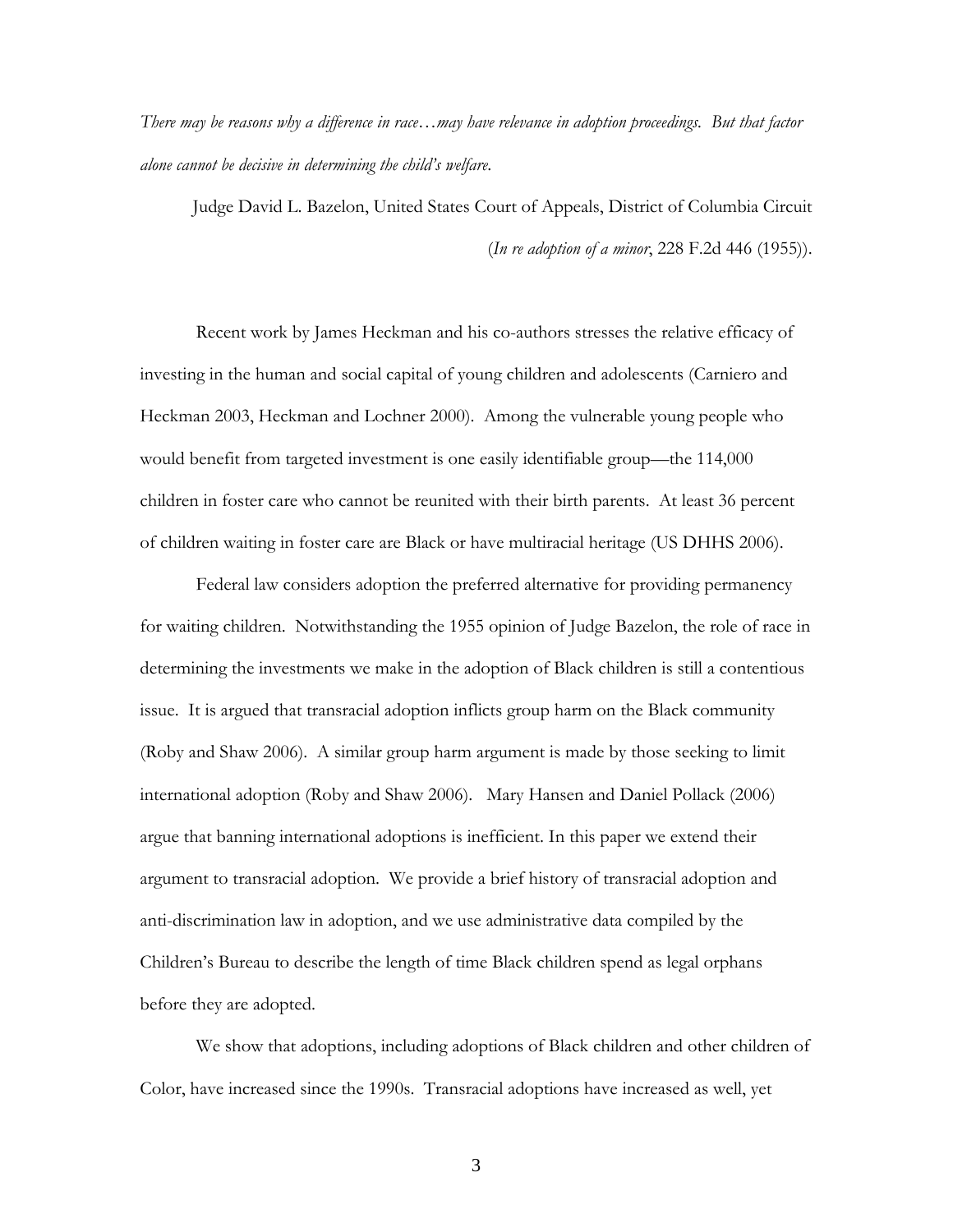Black children continue to experience delays in adoptive placement relative to children of other races. Since a child adopted transracially spends less time as a legal orphan than the average adopted Black child, we conclude that greater emphasis on transracial placement is warranted and more vigorous enforcement of the anti-discrimination law in child welfare would result in gains for Black children.

#### **Race and Anti-discrimination Law in Adoption**

In the mid-1950s, the Child Welfare League of America reported that Black children were the largest group of children in need of adoption (Simon, Alstein, and Melli 1994). Between 1958 and 1962, adoptions of Black children increased, but the number of Black children in need of adoptive families remained large. Agencies stepped up efforts to place Black children. Many agencies revisited the way prospective adoptive families were screened, and opted to include more kin, single women, and foster parents in the pool of prospective adoptive parents. The most controversial alternative for adoptive placement was transracial placement.

Racial matching—coordinating placements in foster care and adoption so that the parents and children are of the same race—was one of many matching criteria considered to be good social work practice and in the best interest of children. In general, social workers desired to place children where they would blend in. Children and families were therefore matched on physical characteristics, including skin color, as well as expected intellectual ability, social status and religious heritage. While these other matching criteria were abandoned in the 1970s and 1980s in favor of matching criteria that emphasized the ability of families to parent children with specific needs, racial matching remained an oft-used criteria.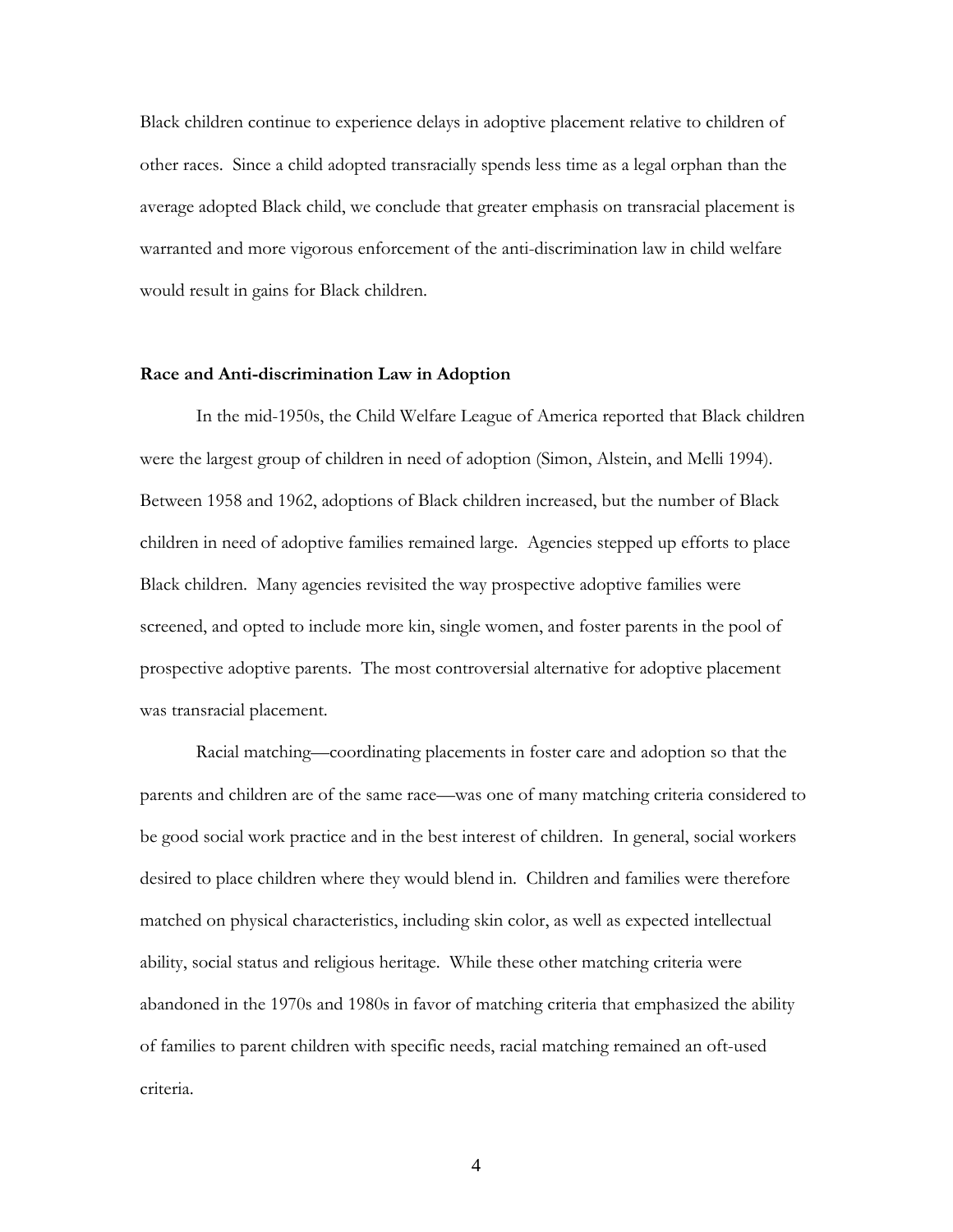Transracial placement was seen as a last resort, to be used only when a same-race placement could not be made. From 1990 to 1995, for instance, many states included a rank-ordering of placement preferences for adoption that included race as a primary factor. The first preference was for placement with a relative, who was usually of the same race as the child (Hollinger and ABA Center on Children and the Law National Resource Center on Legal and Courts Issues 1998). If no relative was available or placement with a relative was not in the child's best interest, the second-best preference was for placement with an adoptive family of the same racial or ethic background as the child. The ordering of placement preferences in California law applied until 90 days after a child was relinquished or parental rights were terminated. If a preferred placement was not arranged during the 90 day period, the child could be placed transracially.

In the early 1980s at least six states still permitted race to be a relevant factor in adoption (ARIZ. REV. STAT. ANN. § 8-105.C.1,D.4 (1974 & Supp. 1982-83); COLO. REV. STAT. § 19-4-110(2)(a) (1973 & Supp. 1982); OKLA. STAT. ANN. Tit. 10, § 60.12(1)(c) (West 1966); PA. STAT. ANN. Tit. 1, § 1 (Purdon Supp. 1982-83) S.D. CODIFIED LAWS ANN. § 25-6-13 (1976); WASH. REV. CODE ANN. § 26.32.060 (1961 & Supp. 1983)). These states believed that race was important enough in adoptive placement that the race of at least one part of the adoption triad (child, birth parents, and adoptive parents) must be included in the petition for adoption or reported as part of the finding in a court-ordered or statute-mandated investigation. Adoption law in the remaining states prohibited the use of race to deny an adoptive placement.

Leslie Hollingsworth (1990) began her review of the literature on transracial adoption with a tremendous understatement that bears repeating: "The topic of transracial adoption is of special interest, at least in part because of the emotional discourse associated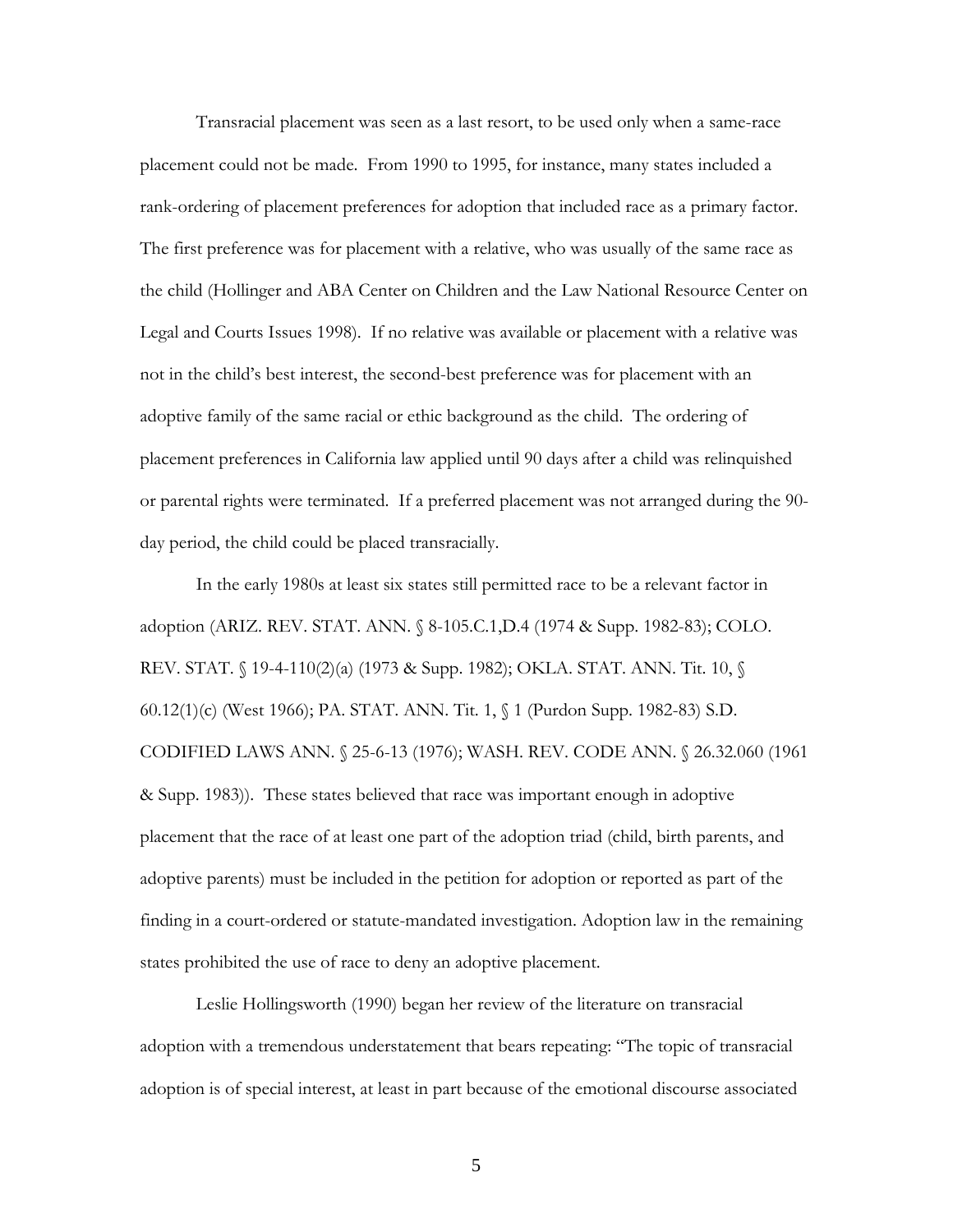with it." A long list of normative questions surrounds the issues of where children, especially Black children, belong. The questions became heated after the members of the National Association of Black Social Workers resolved to oppose transracial adoption as a matter of policy and practice. In its position paper of 1972 the Association called transracial adoption "a blatant form of racial and cultural genocide" (NABSW 1972). In the late 1970s and 1980s there emerged a counter-movement that sought to remove race and ethnicity from consideration in adoptive placement. By 1994 NABSW had softened it position to some extent: transracial adoptions should be a last resort only after a documented failure to find a home with Black parents (NABSW 1994).

But the controversy over transracial adoption has never been fully resolved. There are several strands of argument. One strand is about whether transracially adopted children develop healthily, that is, whether they exhibit normal social and psychological development (Simon, Alstein, and Melli 1994). Opponents of transracial placements are concerned that removing the preference for in-racial placement from policy would lead social workers, families, and the public to discount the importance that race and culture play in a child's life. A second strand of argument is about whether allowing transracial placement allows child welfare service providers to avoid equal treatment of Blacks (Bartholet 1999). Opponents of transracial adoption are concerned that removing preferences for in-racial placement would reduce efforts to recruit persons of Color to be foster and adoptive parents. A third strand of argument is that preferring in-racial placements results in unnecessary delays or denials of otherwise appropriate placements; delay or denial of adoption clearly harms children.

The debate over transracial adoption is also part of a larger debate between the advocates of "colorblind" social policy and so-called racial "separatists," Black and White. After *Loving v. Virginia* (1967), the United States Supreme Court case that declared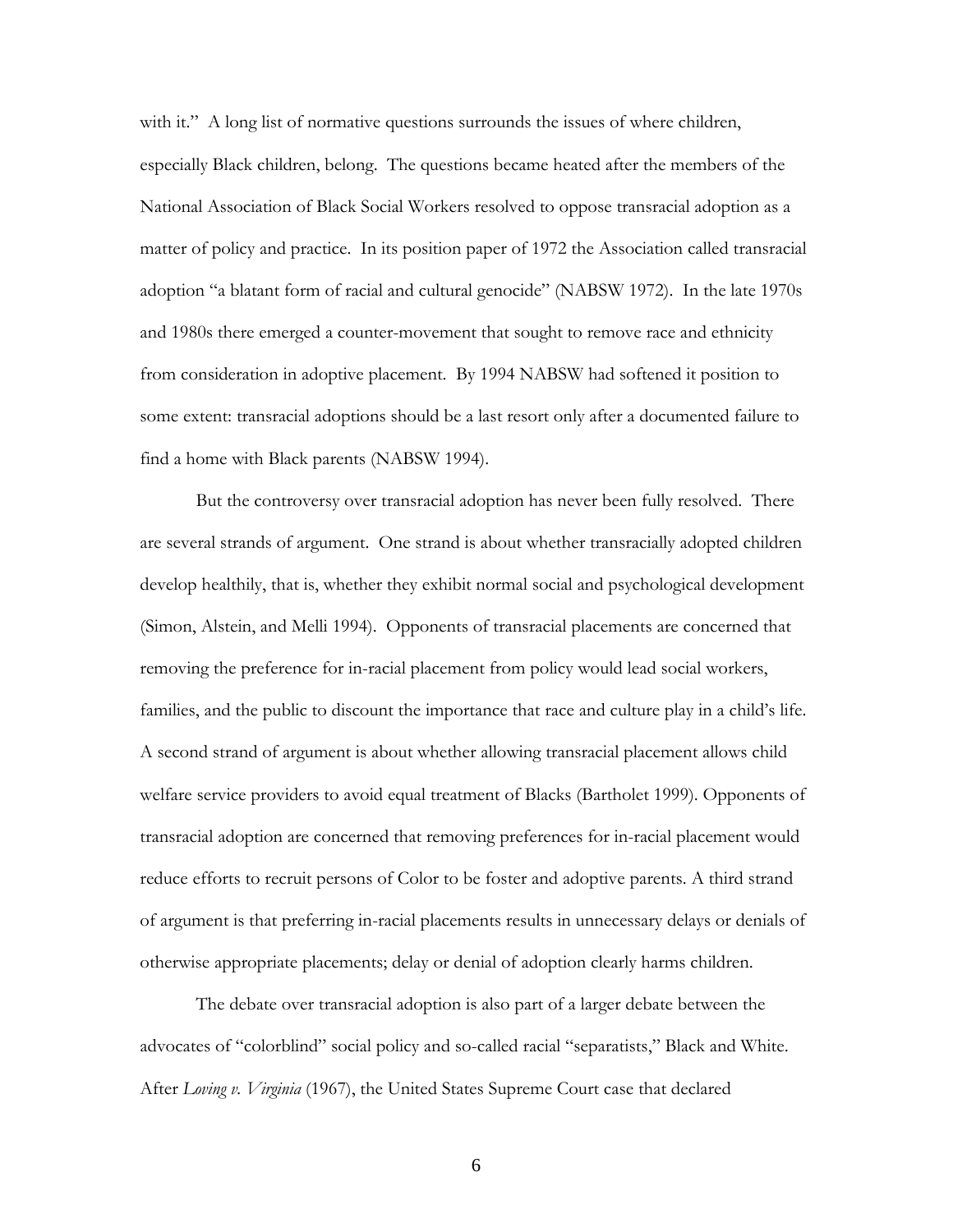unconstitutional the state and local laws prohibiting interracial marriage, some states continued to ban transracial adoptions. The separatists maintained that people of Color belong to social groups separated from White society by current and historical discrimination, and that interracial family-making — including transracial adoption—caused harm to groups and individuals of Color. The advocates of colorblindness maintained that making race a factor in social policy perpetuates racism. Removing race from rules on adoptive placement, they argued, created benefit for both society and specific children.

Senator Howard Metzenbaum advocated colorblind social policy. In 1993, Senator Metzenbaum introduced the original Multiethnic Placement Act (MEPA), which was intended to eliminate the use of racial matching practices in adoptive and foster care placement. Moved by the stories of White foster parents who were prevented from adopting their non-white foster children, the proponents of the MEPA envisioned an increase in transracial adoption after the Act was passed. However, the version of the MEPA that was signed by President Clinton in 1994 was not a call for colorblind social work practice. The MEPA (P.L. 103-382) specifically directed states to recruit of a pool of foster and adoptive families that would reflect the demographics of the population of children in need of care. The final form of the MEPA also contained the stipulation that racial and ethnic background could still be considered in making a placement, if it was only one among many factors used in the placement decision.

In 1996, Congress passed and President Clinton signed the so-called Interethnic Adoption Provisions (P.L. 104-188 Section 1808, also known as MEPA II), which were intended to strengthen the MEPA. MEPA II amended the language of the original MEPA to prohibit discrimination on the basis of race in placement. Race was to be excluded from placement guidelines. Race is to be "harmless" in adoptive placement just as race is to be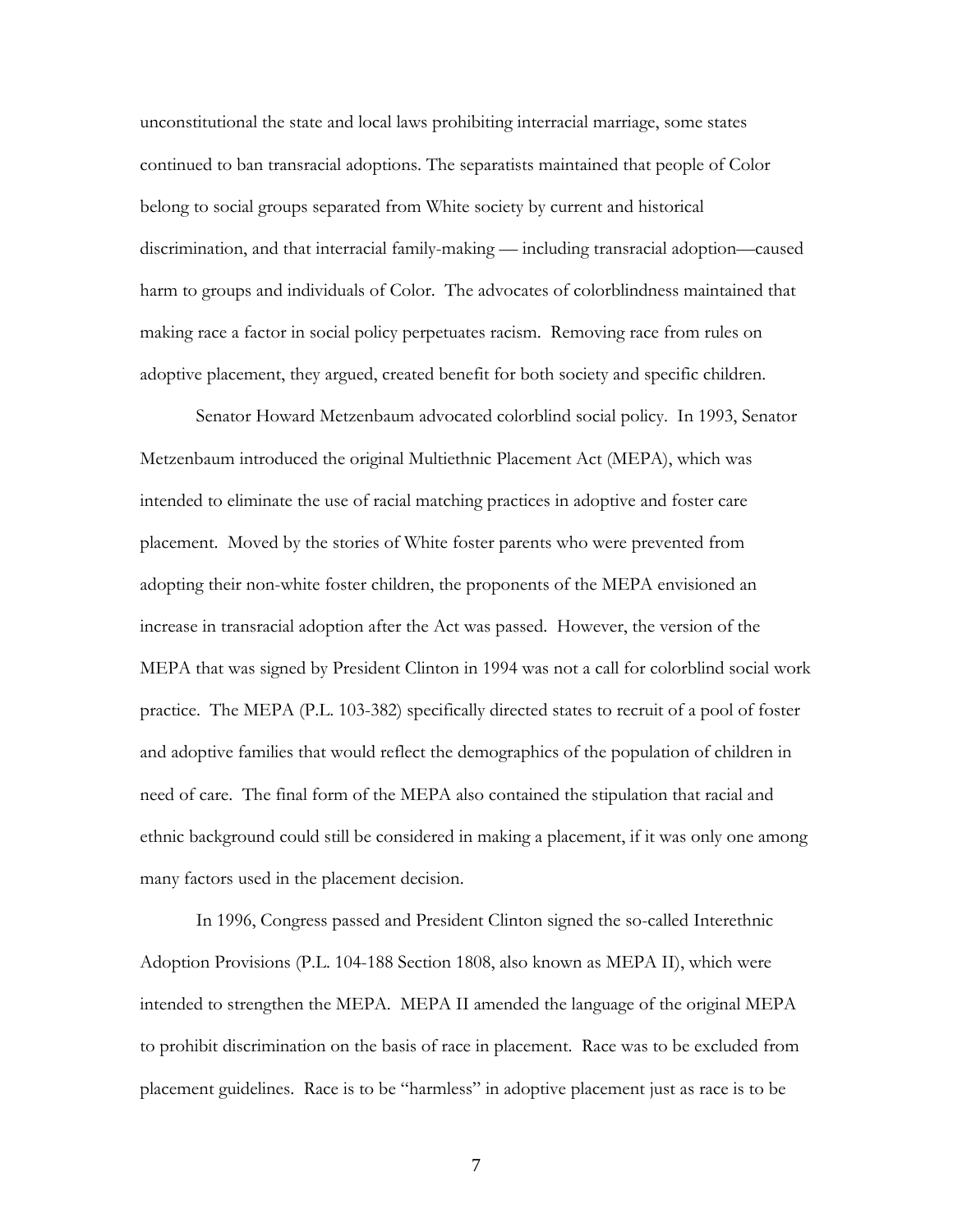harmless in employment and mortgage lending. Under MEPA II, race may only enter decision-making in placement when issues of race are matters of the best interest of a *particular* child. MEPA II also empowered the Department of Health and Human Services to enforce the law through fiscal sanctions, and it empowered individuals to sue in federal court if they have been harmed by violation of the law. MEPA II did not change the language of the original MEPA on recruitment of a racially representative pool of prospective parents.

After ten years of social work practice under MEPA, tension still exists in social work practice between the right of the child to a culturally sensitive adoptive placement and the right of a child to a speedy placement regardless of race. The Office for Civil Rights has conducted over 130 investigations of race discrimination in child welfare practice, but the workaday tradeoffs made in social work practice are mostly shielded from direct observation. Consider the case of foster and adoptive parent training in San Jose, California, as described in a paper summarizing the results of a focus group study (Wilson, Katz, and Geen 2005):

…I just envisioned us taking home a Black little boy. After watching the movie, I just thought no…that is the one thing about [the training sessions] that didn't leave a good taste in my mouth. They did a film and it was very powerful to me. I came away with the thought that maybe not [adopt a child of another race].

It is apparent that a local agency or an individual social worker can still subtly propagate the belief that mismatch in ethic or racial background would, on its own, be a bar to a successful placement.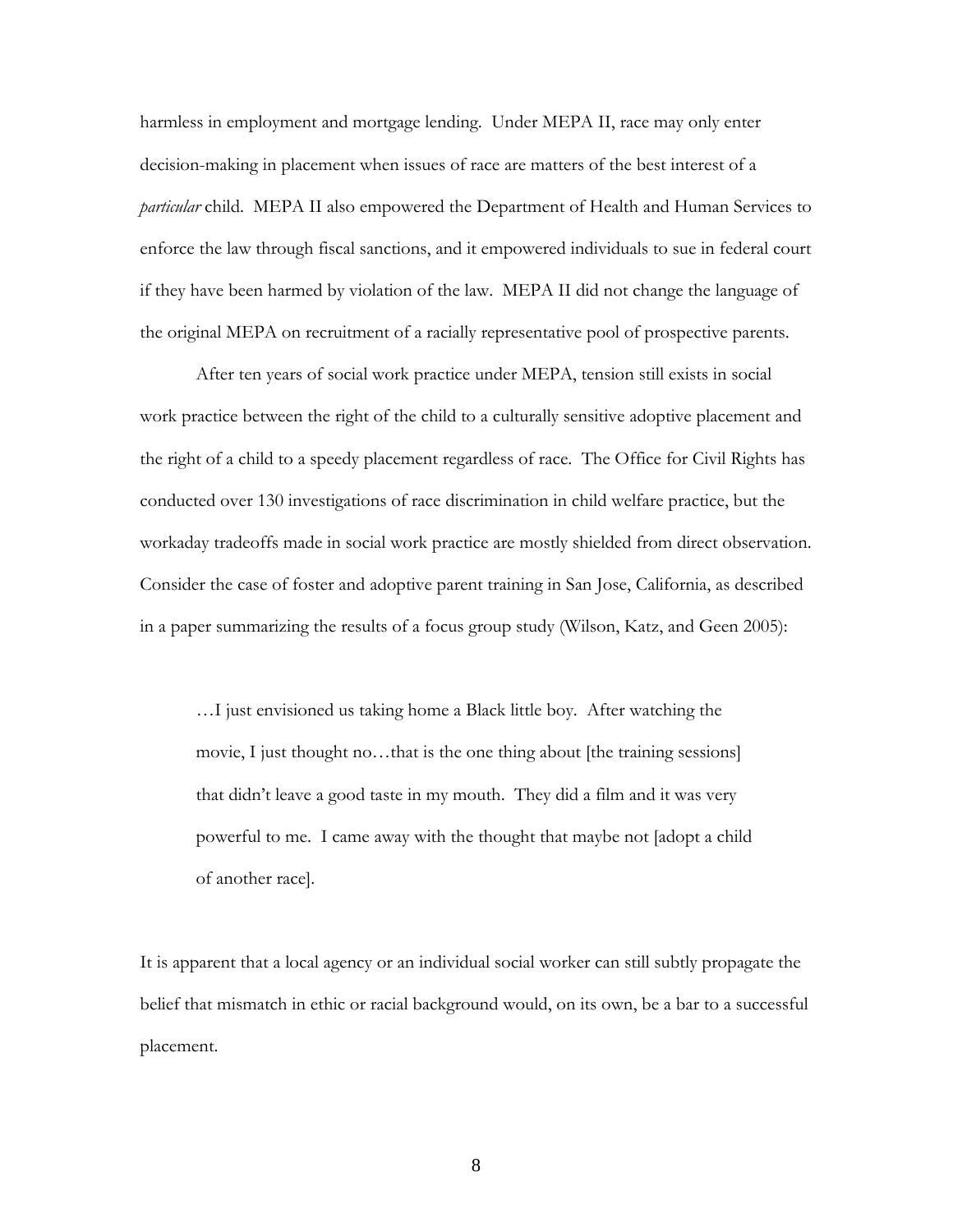#### **The Inefficiency of a Ban on Transracial Adoption**

To understand the costs of restricting placements by race, consider figure 1. On the horizontal axis is the number of children in foster care who are waiting to be placed in adoptive families, either transracially or within race. On the left-hand vertical axis is the net benefit from same-race adoption; on the right-hand vertical axis is the net benefit from transracial adoption.<sup>i</sup>

The benefit of same-race adoption may be quite high; if we place especial value on cultural preservation, we could even claim that the marginal benefit of a policy that stresses same-race adoption never declines. Yet, the cost of recruiting same-race adoptive parents rises with the number of waiting children placed. The net benefits of same-race placement must fall as the number of waiting children increases. Recruitment costs that increase in the number of children to be placed also cause declining net marginal benefit of transracial adoption.

If adoption policy aims to maximize social welfare from adoption, then each child should be placed so that the benefit to society from her adoption could not be greater if we changed a child's placement, for example at A.

Suppose that same-race placements can be found for all waiting children if we spend enough money to find them. Because the costs of the first transracial adoptions are small compared to the high cost of the last same-race placements, the cost of the ban is area XYZ in figure 1.

The model pictured in figure 1 ignores the costs of delay. Age at adoption is consistently associated with stability and better outcomes (Barth and Berry 1998), so delay in adoption reduces the net marginal benefits of adoption. The costs of delay are incorporated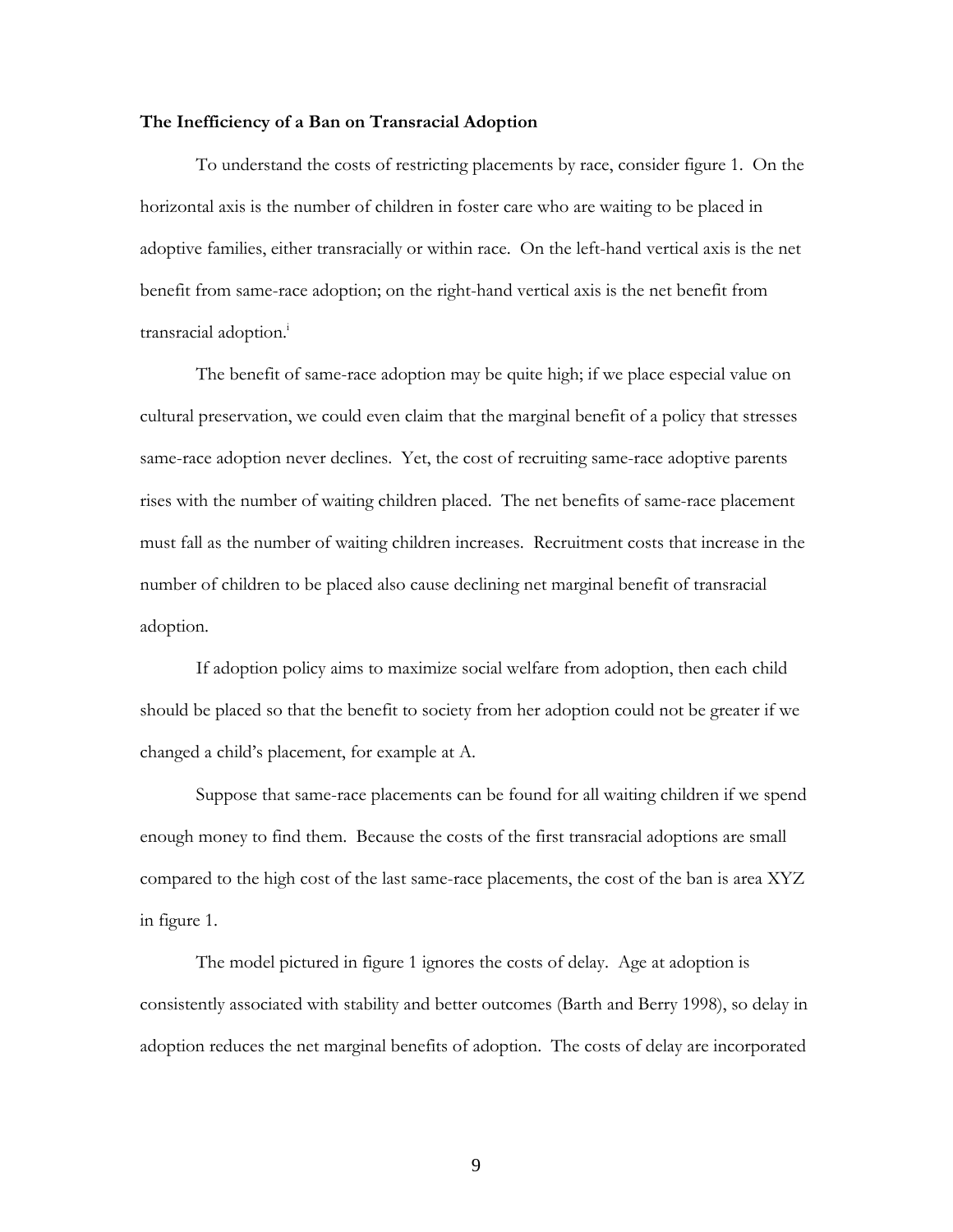into figure 2. Rules requiring or permitting a time period of race preference in adoptive placement slows down adoptions of any race, imposing a cost of A+B+C.

The psychic cost of delaying or denying a waiting child placement in a permanent family is inestimable. In dollar terms, the cost of imposing or banning transracial adoption or of denying adoption to maintain a policy of racial matching is likely to be substantial. The net benefits to society of adoption from foster care (without regard to race) are estimated to be \$150,000 to \$300,000 per child (Hansen 2006).

Further, facilitating transracial adoption today frees resources that can be used to gain the benefits of adoption in the future. For example, resources used today to house Black children in foster care could be used instead to recruit and train more Black adoptive families, or could be used to fight the underlying problems of poverty and addiction that brings so many children into care.

#### **The Number of Transracial Adoptions**

While the controversy over transracial adoption in the 1970s and 1980s filled many books and journals written and read by lawyers, social workers, psychologists, and sociologists, the number of families finalizing adoptions across black-white racial lines has, historically, never been very large. The peak of transracial adoption in the 1944-1975 period occurred in 1971, when adoptions of Black children by white parents numbered 2,574, or about 1.5 to 2 percent of all adoptions (Bartholet 1991; Fogg-Davis 2002; Stolley 1993; Simon, Altstein, and Melli 1994). Other authors date the peak of transracial adoption to about the same time, but claim that about one third of adopted Black children were placed with White families (Madison and Shapiro 1973; McRoy et al 1982; Brooks, James, and Barth 2002). None of the data on adoption prior to the late 1980s contains complete or consistent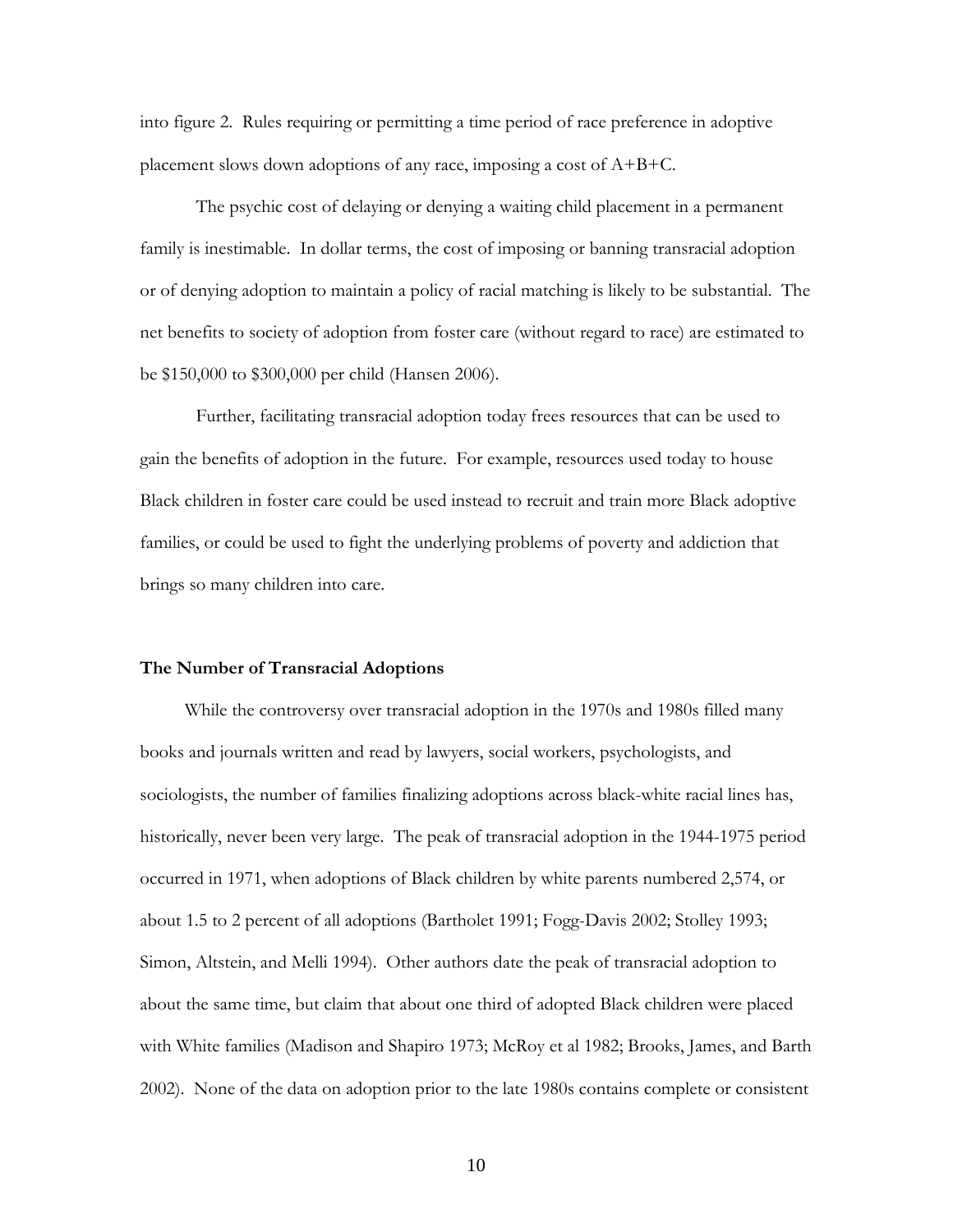data, and none separates transracial adoptions from same-race adoptions, so the actual percentage of placements that were transracial can probably never be known.

The National Center for Health Statistics estimated that one percent of all adopted children in a 1987 survey were Black children adopted by White mothers (Bachrach, London, and Maza 1991). In a 1988-89 survey of 625 white adoptive parents in California, 4.6 percent had adopted Black children and 15.8 percent had adopted children of Hispanic origin (Brooks, James, and Barth 2002). The North American Council on Adoptable Children reported that a 1989-1990 survey of adoption agencies revealed that 22 percent of their placements of Black children were transracial (Gilles and Kroll 1991).

Whether the MEPAs have had any independent effect on adoption and especially on the number of adoptions of Black children waiting in foster care is unknown, and possibly unknowable. No systematic or systemic information on transracial adoption was collected prior to MEPA I, and only one survey of agencies, states, and adoption lawyers has been published since the passage of the MEPAs (Simon 1999). The implementation of the Adoption and Foster Care Analysis and Reporting System (AFCARS) in fiscal year 1995 provides the first opportunity to examine trends in transracial adoption of children across states and over time. The following sections examine recorded races of adoptive children and transracial placement in adoptions with state agency involvement using the AFCARS data for 1996-2003.

#### *Administrative Data on Adoptions from Foster Care*

The Adoption and Safe Families Act (P.L. 105-89) required states to document increases in adoptions in order to qualify for performance bonuses. Effectively this required states to come into compliance with a federal rule issued in December 1993 requiring the submission of data on adoptions with state agency involvement (Maza 2000). The data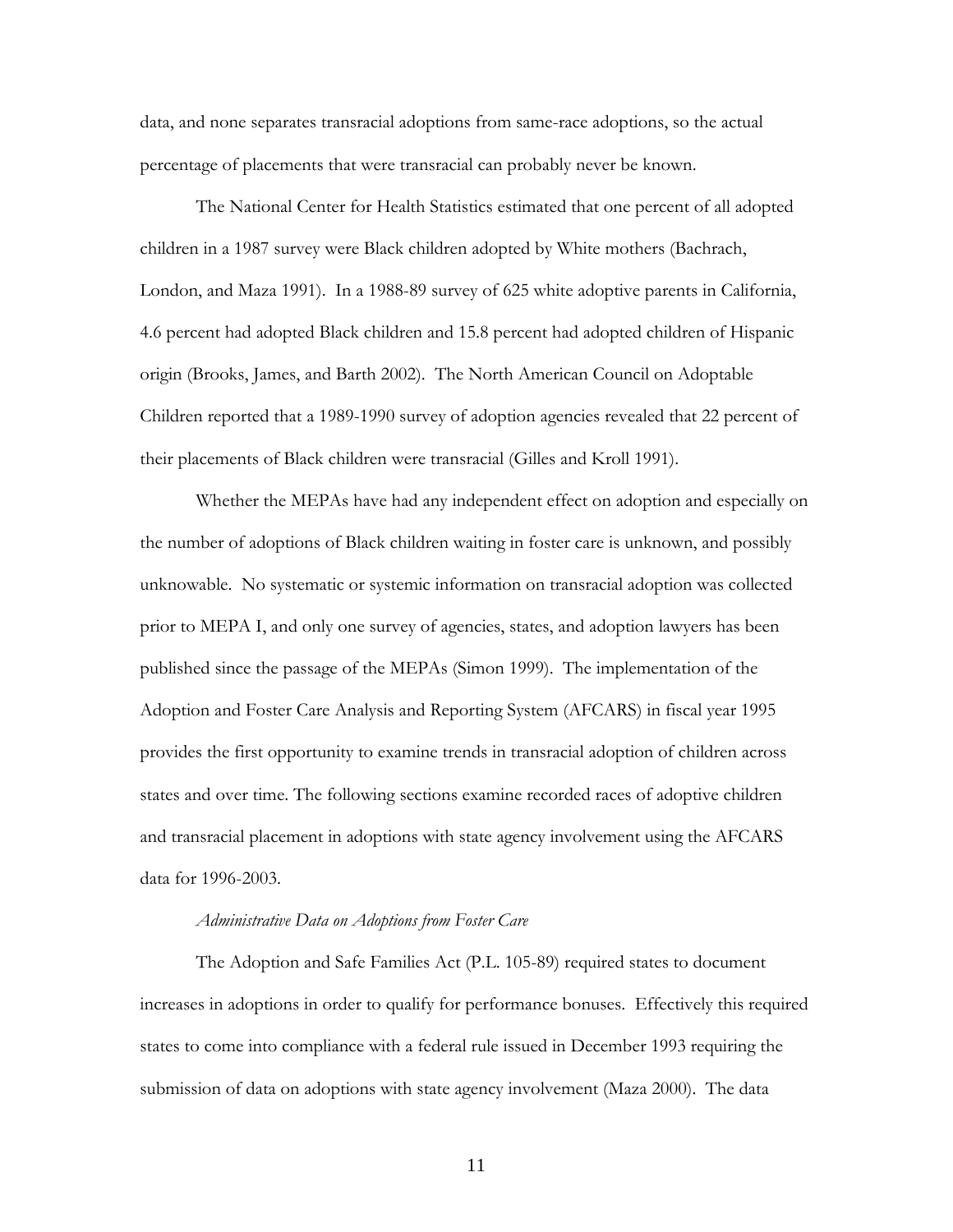collection system is known as the Adoption and Foster Care Analysis and Reporting System (AFCARS). AFCARS reporting rules require states to submit to the Children's Bureau caselevel information on all children whose adoptions were finalized after any state agency involvement. The Children's Bureau (US DHHS 2006) publishes tabulations and makes available a public use version of the data.

In addition to data on race, we use data on age of the adopted child, the date of finalization of adoption, and the date of termination of the rights of each birth parent. The date of termination of the birth mother's rights and the date of termination of the birth father's rights are reported separately. The time between termination of parental rights and adoption is calculated using the later of the two recorded termination dates. The analysis of time from termination to finalization in the final section below also uses as controls data on sex of the adopted child, adoptive family structure, prior relationship of the child to the adoptive parents, and the primary special needs basis and recorded disabilities of the child. Finally, although AFCARS contains a few observations of private adoptions, our analysis is limited to cases with state agency involvement.

#### *Limitations of the Data*

The Children's Bureau puts little faith in the AFCARS data for 1995 to 1997.<sup>ii</sup> Relatively few states were in compliance with the federal rules on AFCARS before fiscal year 1998. For example, in 1995 just 31 states submitted some adoption data to AFCARS. Moreover, the data submitted were incomplete: over 35 percent of adoption records (for 5,636 children) for fiscal year 1996 and over 22 percent (for 5,019 children) for 1997 do not include sufficient information to calculate the time between termination of parental rights and adoption.<sup>iii</sup> The completeness of the data improves markedly for fiscal years 1998 and 1999, for which about seven percent of records are incomplete. The data for 2000-2003 are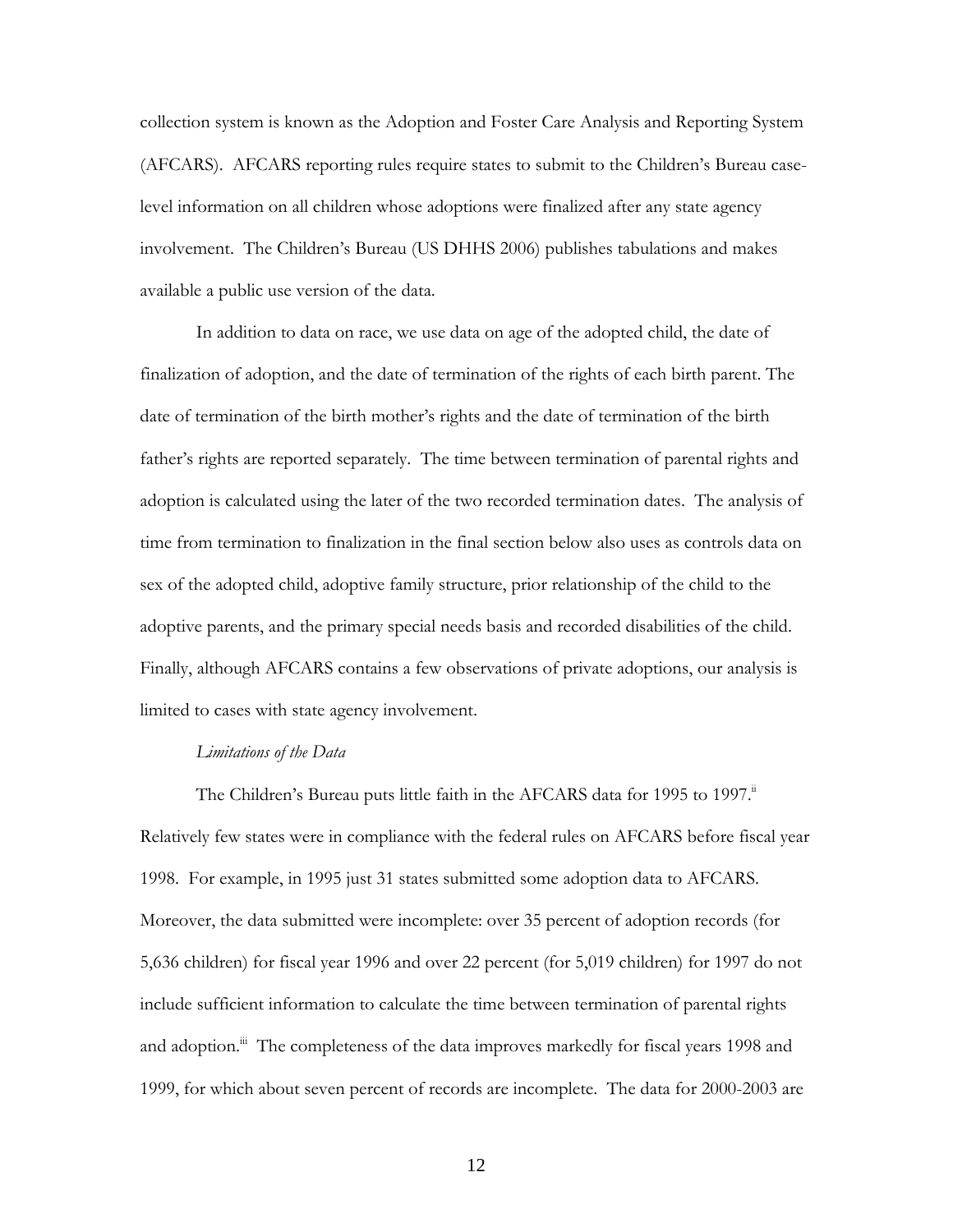nearly complete, with less than two percent of records (for fewer than 1,000 children) missing these benchmark dates.

The data on race of the adopted child are relatively complete. Only about five percent of all AFCARS records are missing a code for the child's race or indicate that the child's race is "unable to be determined." The percentage of cases with missing race data is highest in fiscal years 1997-1999, for which 6.7 to 9 percent of records have incomplete data on race.

The data on race of the adoptive parents, however, are not very complete, especially for years before fiscal year 2000. Race of the adoptive mother is missing or "unable to be determined" in 20 to 50 percent of cases before 2000; race of the adoptive father is missing or "unable to be determined" in 43 to 62 percent of cases before  $2000$ .<sup>iv</sup> After 2000, race of the adoptive mother is missing in 13 to 14 percent of cases, and race of adoptive father is missing in 9 to 12 percent of cases. Just over one third of cases are missing race information on one or more members of the adoptive family.

Although the first three years of data are suspect, AFCARS (again) represents the only source of case-level data on adoptions with state agency involvement that is reasonably consistent in format across states and over time. Moreover, at least at the state level, the AFCARS count for FY 1996 is highly correlated with data reported through the Child Welfare League of America's National Data Analysis System and the National Council on Adoption's Adoption Factbook (Hansen and Hansen 2006).

Finally, we note that the AFCARS adoption data are not ideal data for studying the movement of all children through the process of termination of parental rights and adoption. Because the adoption data include those children who were actually adopted, there is an inherent selection problem. There is some evidence of individual selection on the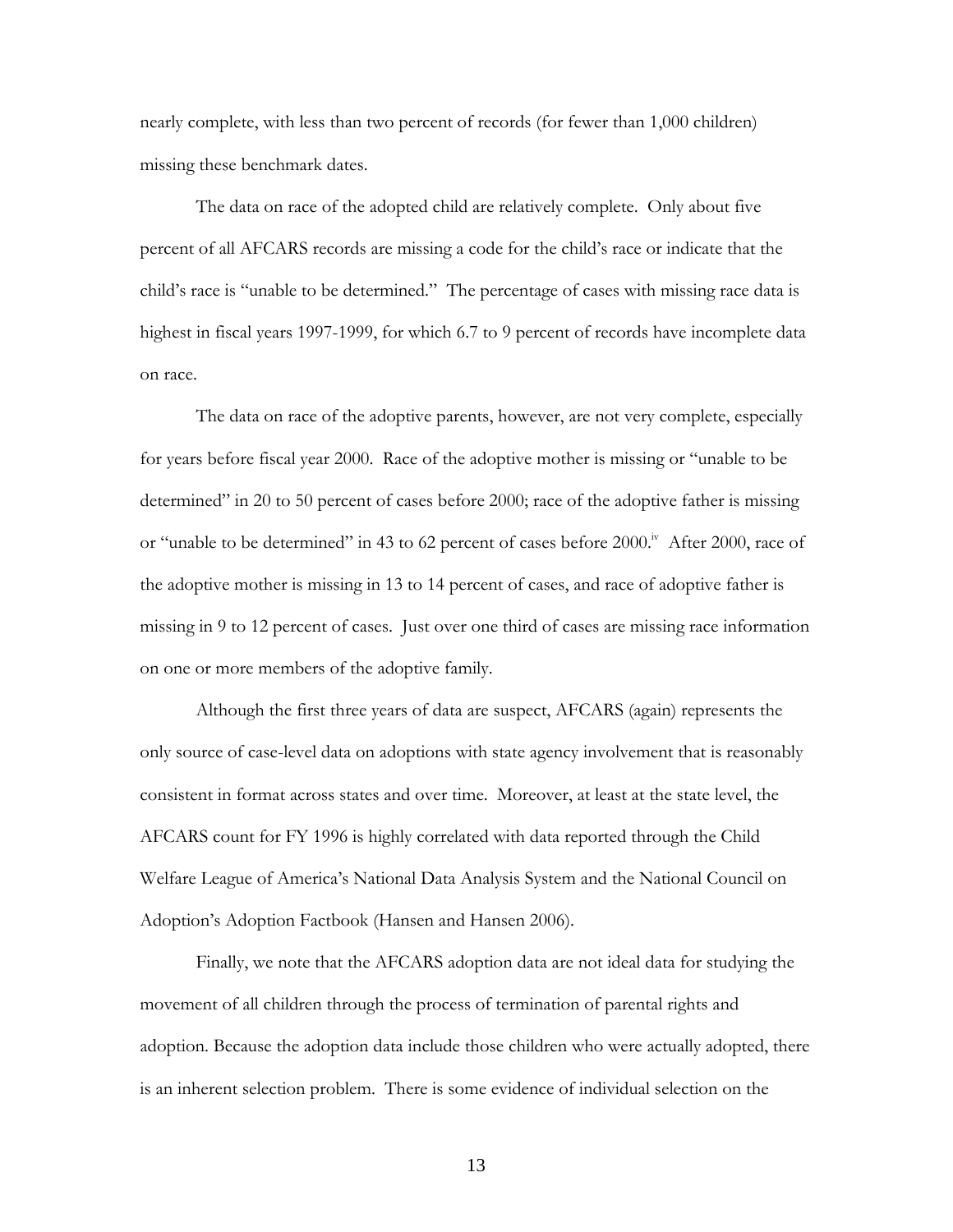observables (discussed below), but no good instruments are available in the data set to implement an instrumental variables estimation.

#### *Identifying Transracial Adoptions*

For fiscal years 1996-1999, the race of the child and each adoptive parent is recorded as one of four categories. Categories include White, "Black or African-American", Asian or Pacific Islander and Native American. A separate field records the Hispanic origin of each adopted child and each adoptive parent. The reporting of race in the AFCARS data changed for fiscal year 2000 to conform to the 2000 Census format allowing for multi-ethnic identification. A separate, binary variable represents races labeled White, Black or Black, Asian and Native American. Under this system, adopted children and their parents can indicate multi-racial heritage. To address the complication of the change in the coding of the race variable, it was necessary to simplify the data so that the recorded race is more comparable across time. We created a dichotomous variable for each person (that is, for each adoptee and each adoptive parent) to represent whether the person is a person of Color. A person is designated *of Color* if he or she is recorded in AFCARS as non-white and not of Hispanic origin.<sup>v</sup>

Table 1 summarizes the AFCARS data on the race of adopted children at the national level by year. In 1995, 51 percent were children of Color. This percentage rose to 60.6 percent in 1998, and then fell slowly to 57 percent in 2003. The proportion of adopted children recorded as Black rose from 37.6 percent of valid observations for fiscal year 1996 to 46.8 percent of valid observations for 1999. Thereafter the proportion of adopted children who were Black fell to 38.3 percent.

The percentage of adoptive parents who are of Color is lower than the percentage of adopted children who are of Color; transracial adoptions of children of Color occur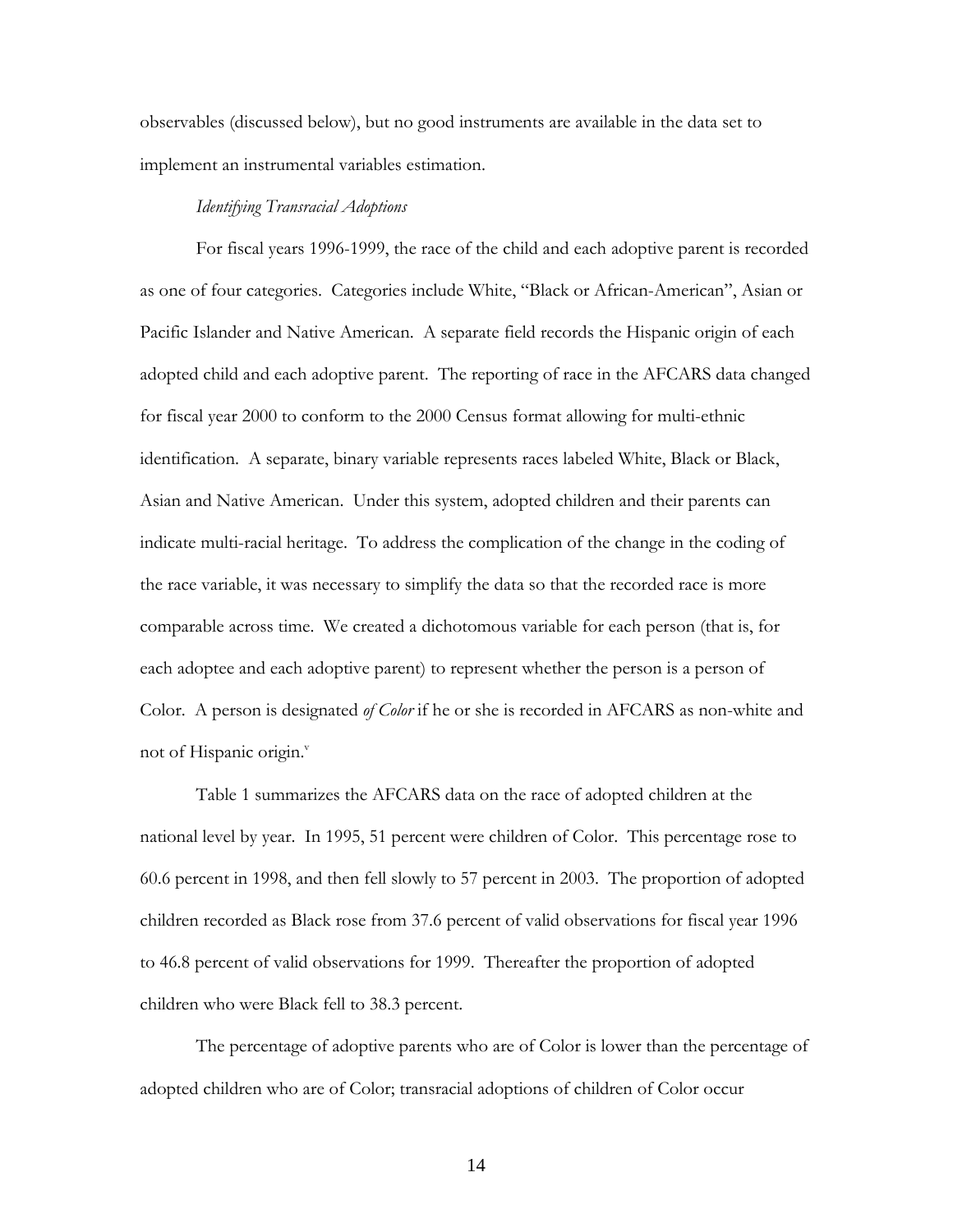regularly. Transracial adoption (TRA) is defined here as the adoption of a child of Color by White, non-Hispanic parent(s) only, or adoption of a White, non-Hispanic child by parent(s) of Color only. This method purposely underestimates transracial adoptions. For example, the adoption of a child of Hispanic origin by a Black parent is not considered transracial, and neither is the adoption of a Black child by an Asian parent or a parent of Hispanic origin. No adoption by an inter-racial couple (where an inter-racial couple is, by this definition, comprised of one White, non-Hispanic partner and one partner of Color) is considered a transracial adoption. The method focuses the analysis on the most controversial of transracial adoptions.

Table 2 shows that transracial placements in adoptions with state agency involvement rose from 11.6 percent in 1997 to 16.9 percent in 2003. There were 938 identifiable transracial placements in 1997; there were over 7,500 identifiable transracial placements in 2003.

Averaging across all years, Black children were placed transracially in 16 percent of adoptions with state agency involvement. In 1996 and 1997, over 17 percent of Black children adopted were adopted transracially. As kinship adoption of Black children increased, transracial adoption fell, to a low of 11.2 percent in 1999. After 1999 transracial placements of Black children rose steadily so that in 2003, 20 percent of adopted Black children were adopted transracially.

White, non-Hispanic children also experienced increases in transracial placement, from 3.5 percent in 1996 to 8 percent in 2002 and 2003.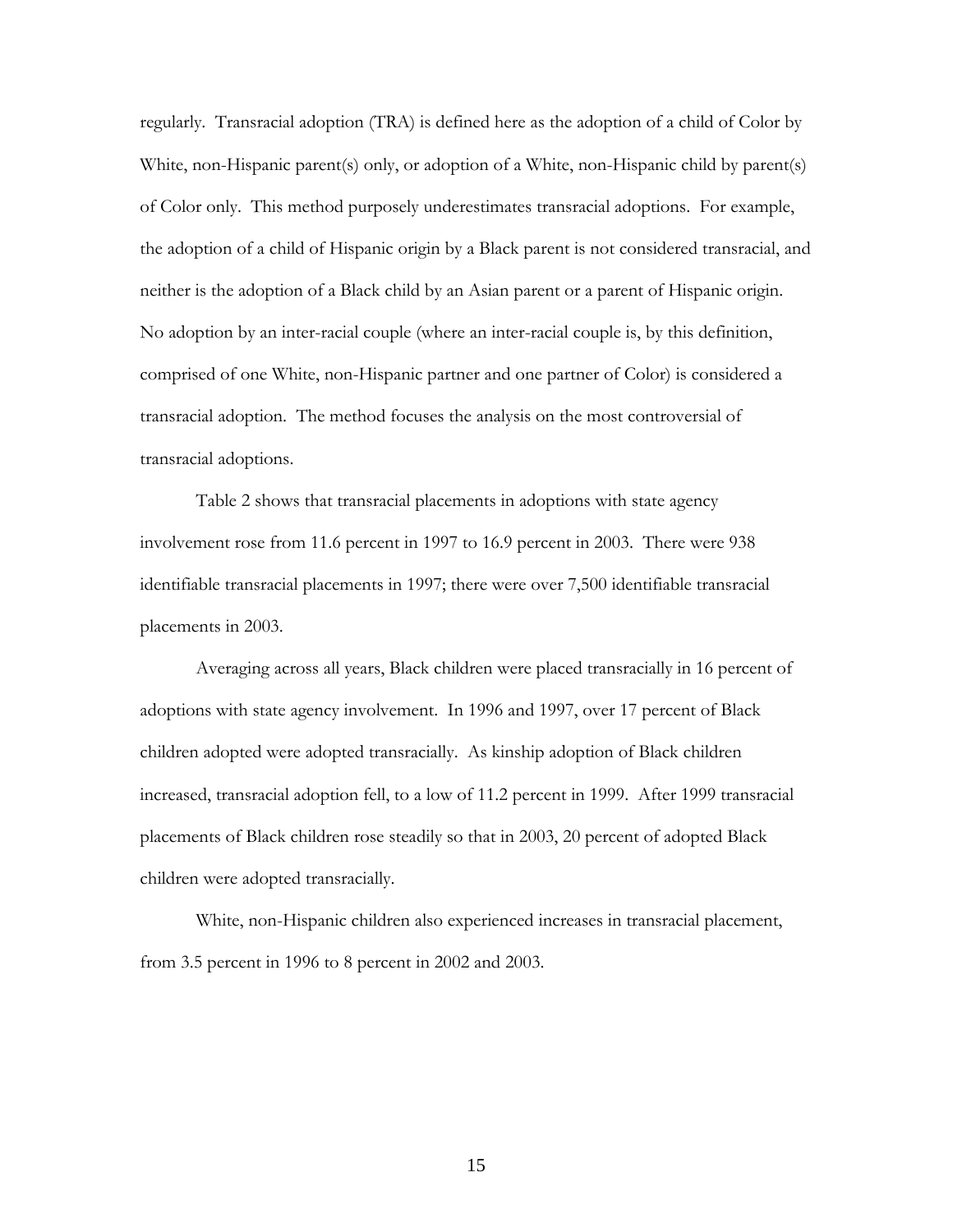#### **Transracial Adoptees Experience Speedier Adoptions**

Table 3 shows that finalization of adoption occurs at a younger age and sooner after termination of parental rights when the placement is transracial rather than same-race. Transracially adopted children were more than a year younger, on average, than their counterparts in same-race placements. While the age of children placed within race rose about six months between 1996-1997 and 2003, the age of transracial adoptees fell by a few months. Transracial adoptions happen, on average, one month more quickly after termination of parental rights, and were among the most expeditious adoptions throughout the 1996-2003 period. Over 40 percent of transracially placed children are adopted before their third birthdays, and the proportion of infants and toddlers among transracially adopted children about doubled (increasing from 26 percent to 49 percent) between 1996 and 2003. Transracial placements are only half as prevalent among adoptions of teens.

 We model the length of the length of the time a child waits in foster care as a legal orphan:

$$
Wait_i = \alpha + \beta Age_i + \phi Black_i + \delta TRA_i + \varphi X_i + \varepsilon_i.
$$

*Wait* is the wait time of child *I* measured in months, *Age* is the age of the child in months at the time of termination of parental rights, *Black* indicates that the child is Black, *TRA* indicates a transracial adoption. The vector *X* includes other case characteristics, such as the special needs and disabilities of the child, the marital status of the adoptive parent(s), and whether the adoptive parents had a relationship with the child prior to adoption. Interactions, state, and year effects are also included. We use a log-log specification.

The time period between termination of parental rights and finalization of adoption has been consistently and positively associated with the age of the child in previous studies. In New York State, for all available children, each additional year in care resulted in a one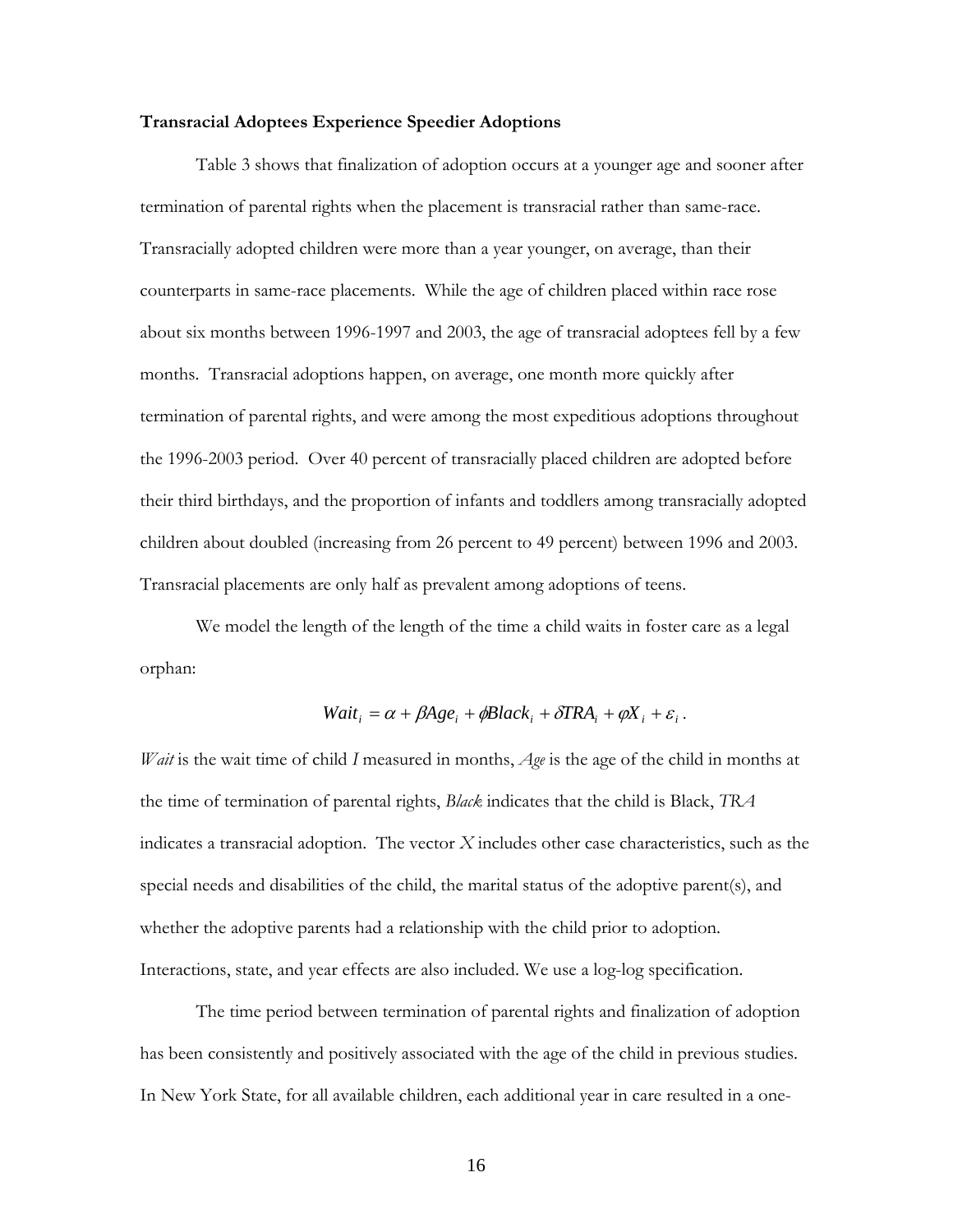sixth reduction in the odds of adoption for a child (Finch et al 1986). In California, older children and children who experienced abuse or neglect before entering care waited longer for an adoptive family (Barth et al 1994). Several other studies confirm these findings (Avery 1998, Brown 1988, Rosenthal 1993, Tatara 1993). Being adopted at an older age is the primary determinant of disruption and dissolution in adoption (Barth and Berry 1988, Festinger 2002, Goerge et al 1997, Groze 1996). Table 4 shows that age at the time of termination of parental rights remains the single most important determinant of wait time. Consider this example, if termination of parental rights occurs when the child is 5 and onehalf years, rather than five years, the wait is likely to be 1.04 years (one year and two weeks) rather than one year.

Barth (1997) reports that age and race of a child have significant and independent effects on the odds of adoption, and that the race and age effects are equally dramatic. He finds that a Black infant has the same likelihood of being adopted as a White three- to fiveyear-old. Brenda Smith (2003) finds that in the cohort of foster children whose birth parents' rights were terminated in October 1997, children who are older and Black had longer times between termination and adoption. Black children wait longer for adoption. The standard error of the estimated effect of being Black is very small, indicating there is very little chance that Black children and children of other races have identical wait times. Further, the interaction between race and age is positive, indicating that the racial gap in placement grows with the age.

One strand of the debate over transracial adoption in the 1980s focused on whether policies favoring in-racial matching adds to times of Black children spend as legal orphans (Bartholet 1991, 1999; Simon and Alstein 1977; Simon, Altstein, and Melli 1994). An analysis of Michigan child welfare data for cases opened in the 1980s indicates that Black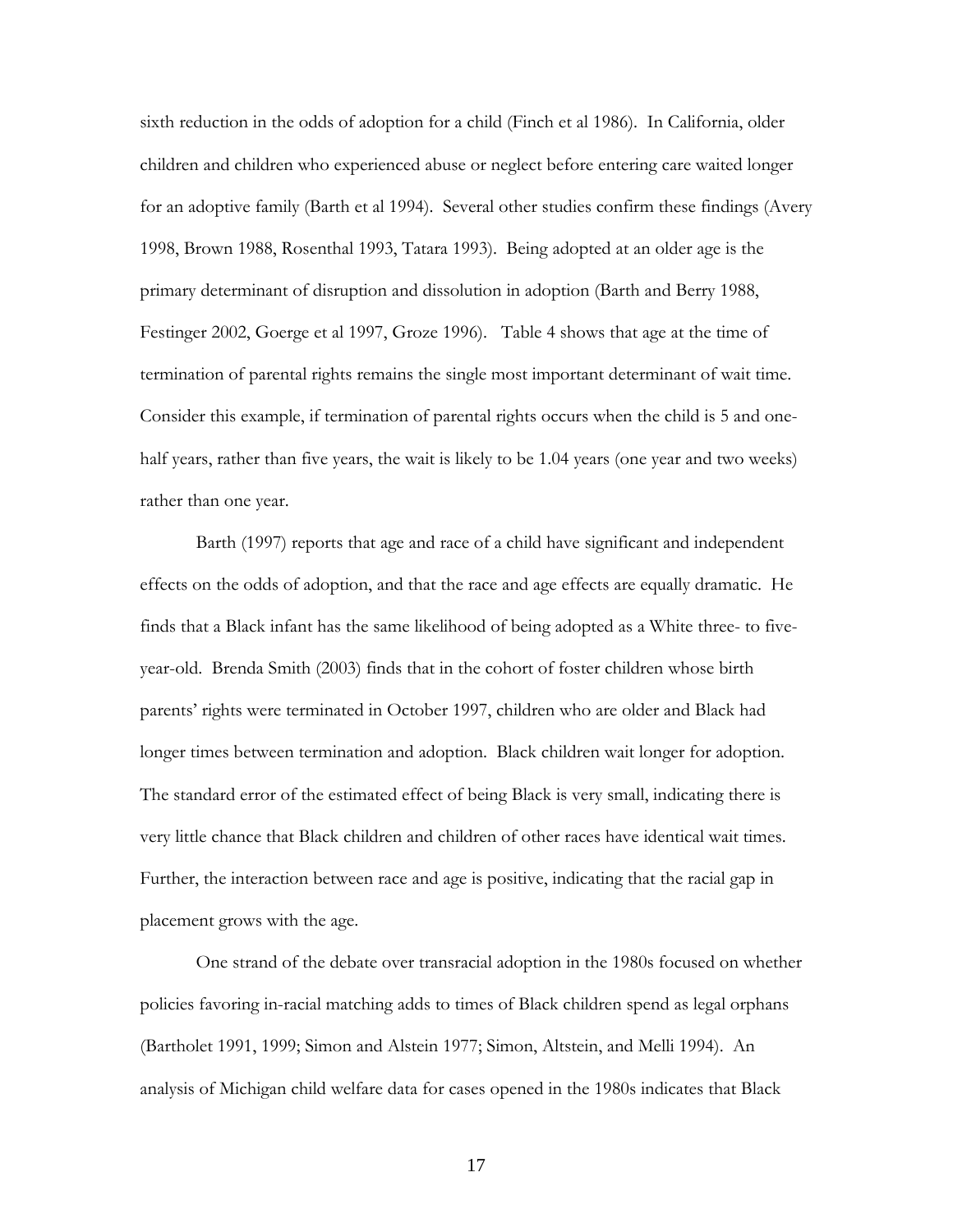children were moved more slowly into adoption than children of other races, all other things equal (Kossoudji 1997). The average waiting time for Black children in the 1996-2003 AFCARS data is 17.7 months, while the average waiting time for children of all other races is 15.0 months. And, as discussed above, wait times recorded in AFCARS are shorter for transracially placed children than for children in same-race placements. The regression results in table 4 confirm that children adopted transracially spend less time as legal orphans; transracial placement especially speeds the adoption of Black children.

#### **Conclusion**

The U.S. Department of Health and Human Services, Office for Civil Rights (OCR) has the discretion to conduct periodic reviews to determine whether recipients of Federal financial assistance operate their programs in compliance with MEPA. In late 2003, in an unprecedented move, OCR issued a Letter of Finding pursuant to 42 U.S.C.  $\sqrt{671(a)}$  against Hamilton County and the state of Ohio for \$1.8 million for blocking White families from adopting Black children between 1995 and 2000 (Bartholet 2006). According to OCR, it has initiated more than 130 investigations of racial discrimination across the country. In the majority of the cases, either no violation was found or the grantee agency was asked to make needed changes in their programs. The Ohio case was the first instance in which OCR issued a finding that the civil rights of individual children or prospective adoptive or foster parents were violated. Seemingly, this finding was taken because of the extensive history of discrimination and repeated failure of the country to make necessary corrections. In 2005, OCR issued a finding against the South Carolina Department of Social Services, and in 2006 a much smaller fine of about \$107,000 was imposed (Bartholet 2006).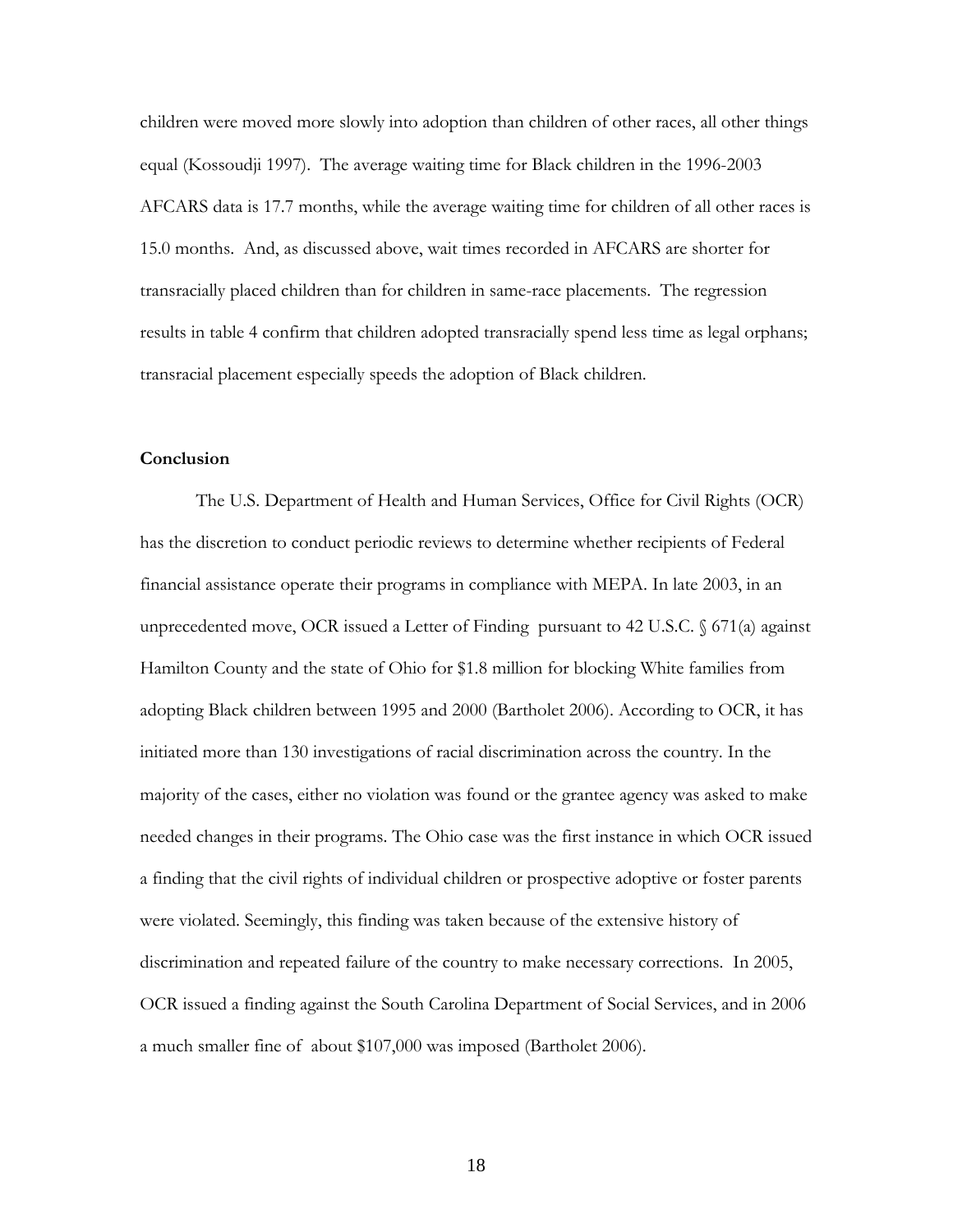Although the role of transracial adoption in speeding adoptive placement for Black children continues to be questioned in the social work literature, AFCARS data confirm that children adopted transracially spend less time as legal orphans. OCR should enforce the MEPAs in order to capture all possible gains of adoption for Black legal orphans in foster care.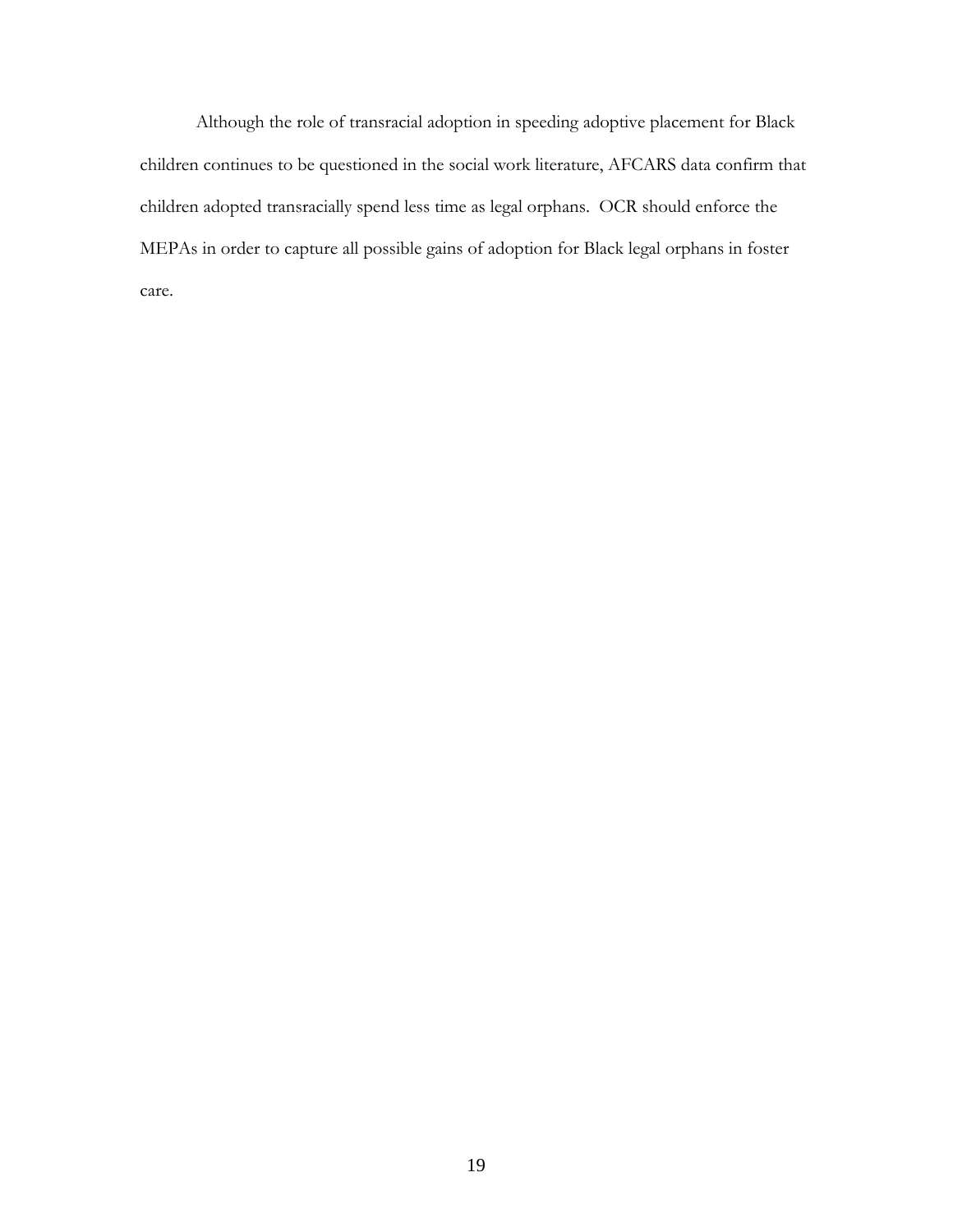#### **References**

- Avery, Rosemary. 1998. Adoption Assistance under P.L. 96-272: A Policy Analysis. *Children and Youth Services Review* 20(1): 29-55.
- Bachrach, Christine A., K.A. London, and Penelope L. Maza. 1991. On the path to adoption: Adoption seeking in the United States, 1988. *Journal of Marriage and Family*  53: 705-718.
- Barth, Richard P. 1997. Effects of age and race on the odds of adoption versus remaining in long-term out-of-home care. *Child Welfare* 76(2): 285-308.
- Barth, Richard P., and Marianne Berry. 1988. *Adoption and disruption: Rates, risks and responses.*  New York: Aldine de Gruyter.
- Barth, Richard P., Mark Courtney, and Marianne Berry. 1994. Timing is everything: Analysis of the time of adoption and legalization. *Social Work Research* 18(3): 139-48.
- Bartholet, Elizabeth. 2006. Multiethnic Placement Act enforcement decisions. ONLINE. Available: http://www.law.harvard.edu/faculty/bartholet/mepa.php (last accessed December 30, 2006).
- Bartholet, Elizabeth. 1999. *Nobody's children*. Boston, MA: Beacon Press.
- Bartholet, Elizabeth. 1991. Where do Black children belong? The politics of race matching in adoption. *University of Pennsylvania Law Review 139*(5): 1163-1256.
- Brooks, Devon, Richard Barth, Alice Bussiere, and Glendora Patterson. 1999. Adoption and race: Implementing the Multiethnic Placement Act of 1994 and the Interethnic Adoption Provisions. *Social Work* 44(2): 167-178.
- Brooks, Devon, Sigrid James, and Richard Barth. 2002. Preferred characteristics of children in need of adoption: Is there a demand for available foster children? *Social Services Review 76*(4): 575-603.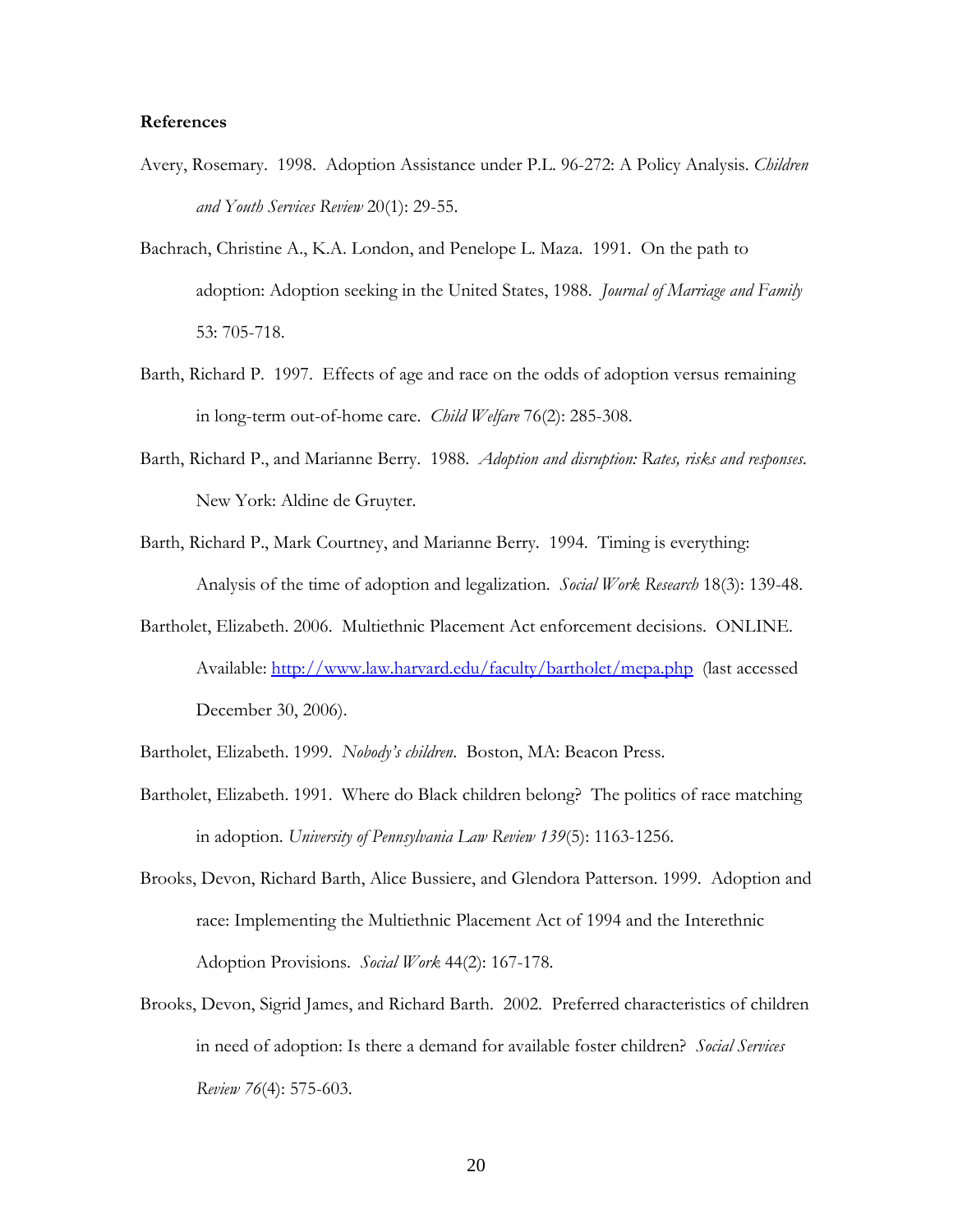- Brown, Eva. 1988. Recruiting adoptive parents for children with developmental disabilities. *Child Welfare 67*(2): 123-135.
- Festinger, Trudy. 2002. After adoption: Dissolution or permanence? *Child Welfare 81*(3): 515-533.
- Finch, Stephen J., David Fanshel, and John F. Grundy. 1986. Factors associated with the discharge of children from foster care. *Social Work Research & Abstracts* 22(1): 10-18.

Fogg-Davis, H. 2002. *The ethics of transracial adoption*. Ithaca: Cornell University Press.

- Gilles, T., and Joseph Kroll. 1991. *Barriers to same race placement.* St. Paul, MN: North American Council on Adoptable Children.
- Goerge, Robert M., Eboni C. Howard, D. Yu., and S. Radomsky. 1997. *Adoption disruption and displacement in the child welfare system, 1976-94.* Chicago: University of Chicago, Chapin Hall Center for Children.
- Groze, Victor. 1996. *Successful adoptive families: A longitudinal study of special needs adoption*. Westport, CT: Praeger Publishers.
- Hansen, Mary Eschelbach. 2006. The value of adoption. American University Department of Economics Working Paper 2005-15. ONLINE. Available: http://www.american.edu/academic.depts/cas/econ/workingpapers/workpap.htm (last accessed December 30, 2006).
- Hansen, Mary Eschelbach, and Bradley A. Hansen. 2006. The economics of adoption of children from foster care. *Child Welfare 85, 3*(May/June 2006): 559-583.
- Hansen, Mary Eschelbach, and Daniel Pollack. 2006. Tradeoffs in formulating a consistent national policy on adoption. American University Department of Economics Working Paper 2005-14. ONLINE. Available:

http://www.american.edu/academic.depts/cas/econ/workingpapers/workpap.htm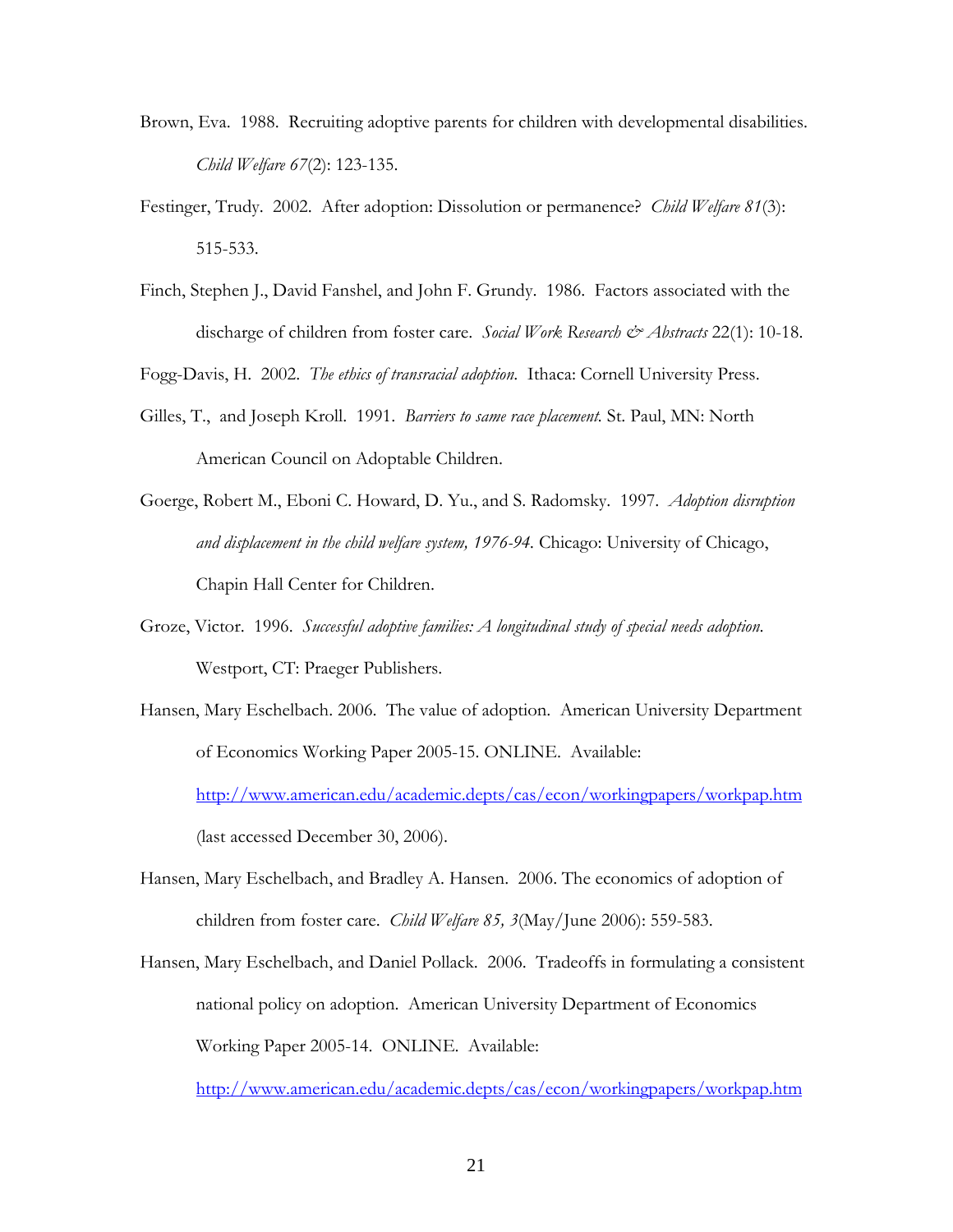(last accessed December 30, 2006).

- Hollinger, Joan, and The ABA Center on Children and the Law National Resource Center on Legal and Courts Issues. 1998. *A guide to the Multiethnic Placement Act of 1994 as Amended by the Interethnic Provision of 1996.* Washington, DC: American Bar Association.
- Hollingsworth, Leslie D. 1990. Sociodemographic influences in the prediction of attitudes toward transracial adoption. *Families in Society* 81(1): 92-100.

*In re adoption of a minor*, 228 F.2d 446 (1955)

- Interethnic Placement Provisions. 2000. Section 1808 of the Small Business Job Protection Act of 1996, Pub. L. No. 104-188, 1808, 110 Stat. 1755, 1903-04 (1996); codified at 42 U.S.C. 671, 674, & 1996b.
- Kossoudji, Sherrie A. 1997. Racial aspects of the move to adoption. In Rosemary J. Avery (ed.) *Adoption policy and special needs children*. Westport, CT: Auburn House.

*Loving v. Virginia*, 388 U.S. 1 (1967).

- Madison, B.Q., and M. Schapiro. 1973. Black adoption issues and policies: Review of the literature. *Social Services Review* 47(3): 531-560.
- Maza, Penelope. 2000. Using administrative data to reward agency performance: The case of the federal adoption incentive program. *Child Welfare 79*(5): 444-456.
- McRoy, R.G., L.A. Zurcher, M.L. Lauderdale, and R.N. Anderson. 1982. Self esteem and racial identity in transracial and inracial adoptees. *Social Work* (November): 522-526.
- Multiethnic Placement Act of 1994, 42 U.S.C. 5115a. 1994. Repealed by Act of Aug. 20, 1996, Pub. L. No. 104-188, 1808(d), 110 Stat. 1904.
- National Association of Black Social Workers. 1972. Position paper: Transracial adoption. New York, NY: Author.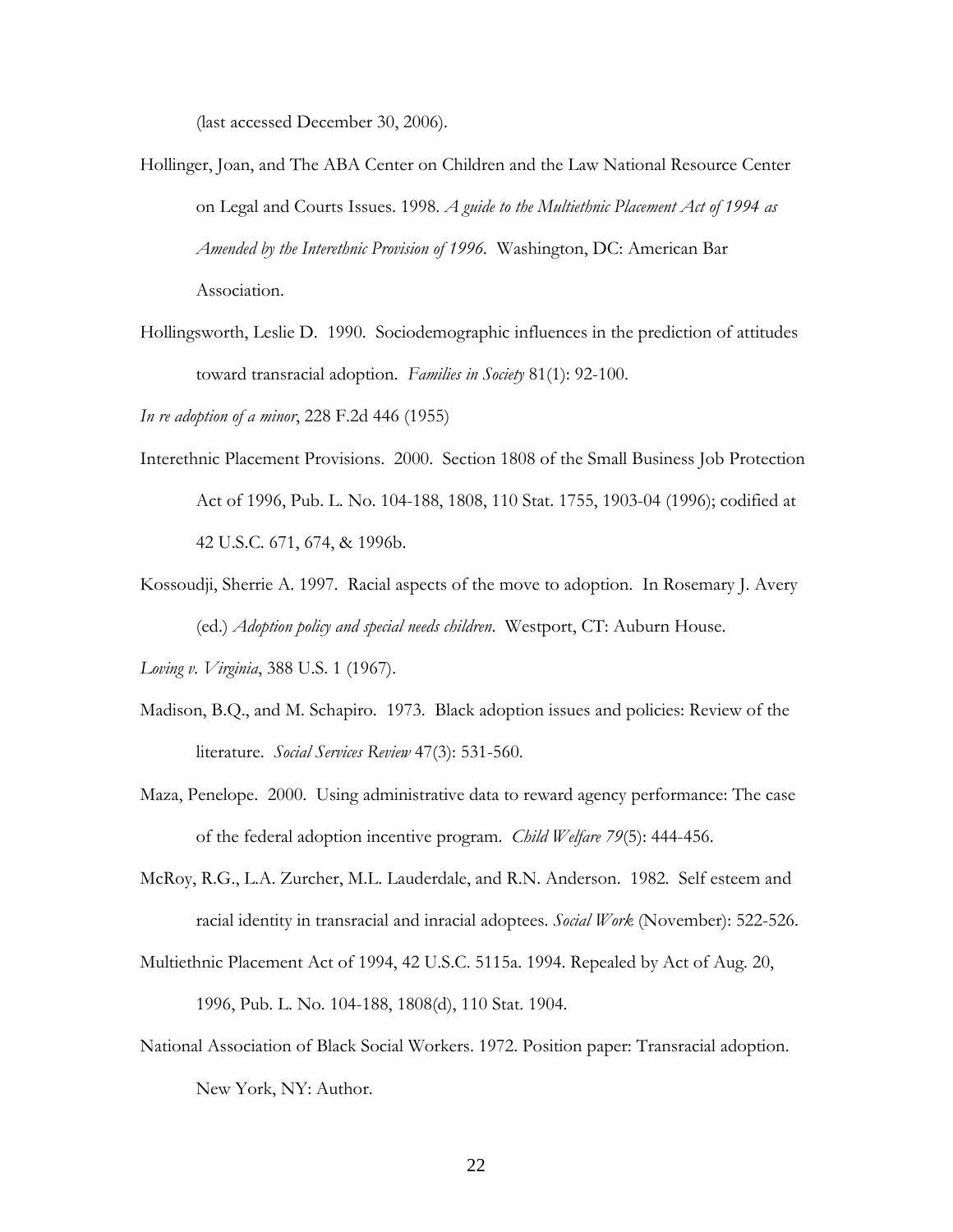- National Association of Black Social Workers. 1994. Position statement: Preserving African-American families. Detroit, MI: Author.
- National Data Archive on Child Abuse and Neglect. n.d.. *AFCARS user's guide and codebook, 1995-1999.* Ithaca, NY: NDACAN.
- Roby, Jini, and Stacey A. Shaw. 2006. The African orphan crisis and international adoption. *Social Work* 51(3): 199-210.
- Rosenthal, James A. 1993. Outcomes of adoption of children with special needs. *The Future of Children*: *Adoption 3*(1): 77-88.
- Simon, Rita J. 1999. Transracial adoptions: does the law matter? *American Experiment Quarterly* (Fall): 85-94.
- Simon, Rita J., and Howard Alstein. 1977. *Transracial adoption*. New York: John Wiley & Sons.
- Simon, Rita J., Howard Alstein, and Marygold S. Melli. 1994. *The case for transracial adoption.*  Washington, DC: The American University Press.
- Smith, Brenda D. 2003. After parental rights are terminated: Factors associated with exiting foster care. *Children and Youth Services Review 25*(12): 965-985.
- Steinberg, Gail, and Beth Hall. 2000. *Inside transracial adoption*. Indianapolis, IN: Perspectives Press.
- Stolley, Kathy S. 1993. Statistics on adoption in the United States. *The Future of Children: Adoption 3*(1): 26-42.
- Tatara, Toshio. 1993. *Characteristics of children in substitute and adoptive care*. Washington, DC: American Public Welfare Association.
- US DHHS. 2006. Statistics and research: Adoption and foster care statistics. ONLINE. Available: http://www.acf.hhs.gov/programs/cb/stats\_research/index.htm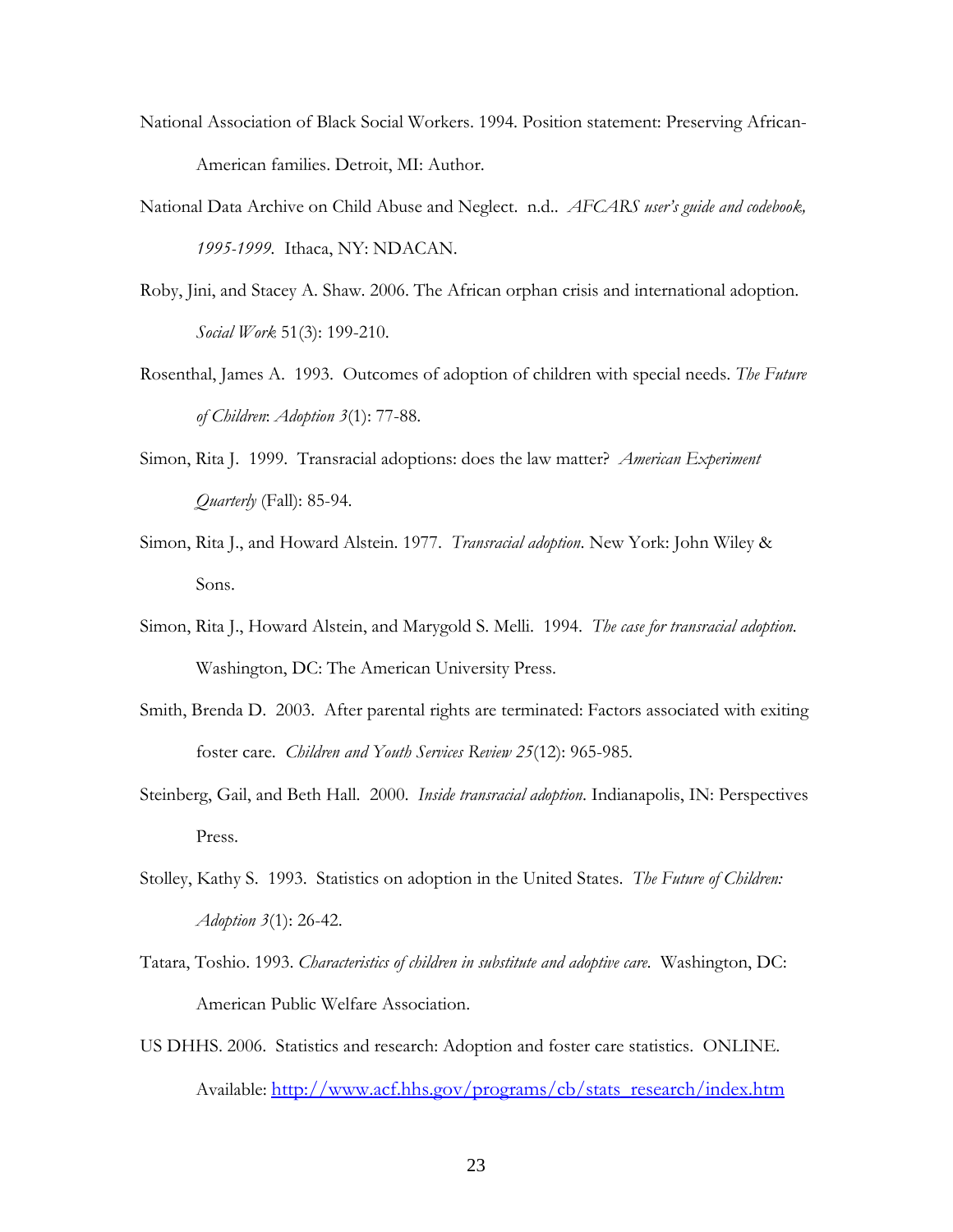(last accessed December 30, 2006).

Wilson, Julie, Jeff Katz, and Rob Geen. 2005. Listening to parents: Overcoming barriers to the adoption of children from foster care. KSG Working Paper No. RWP05-005. ONLINE. Available: http://ssrn.com/abstract=663944 (last accessed September 30, 2005).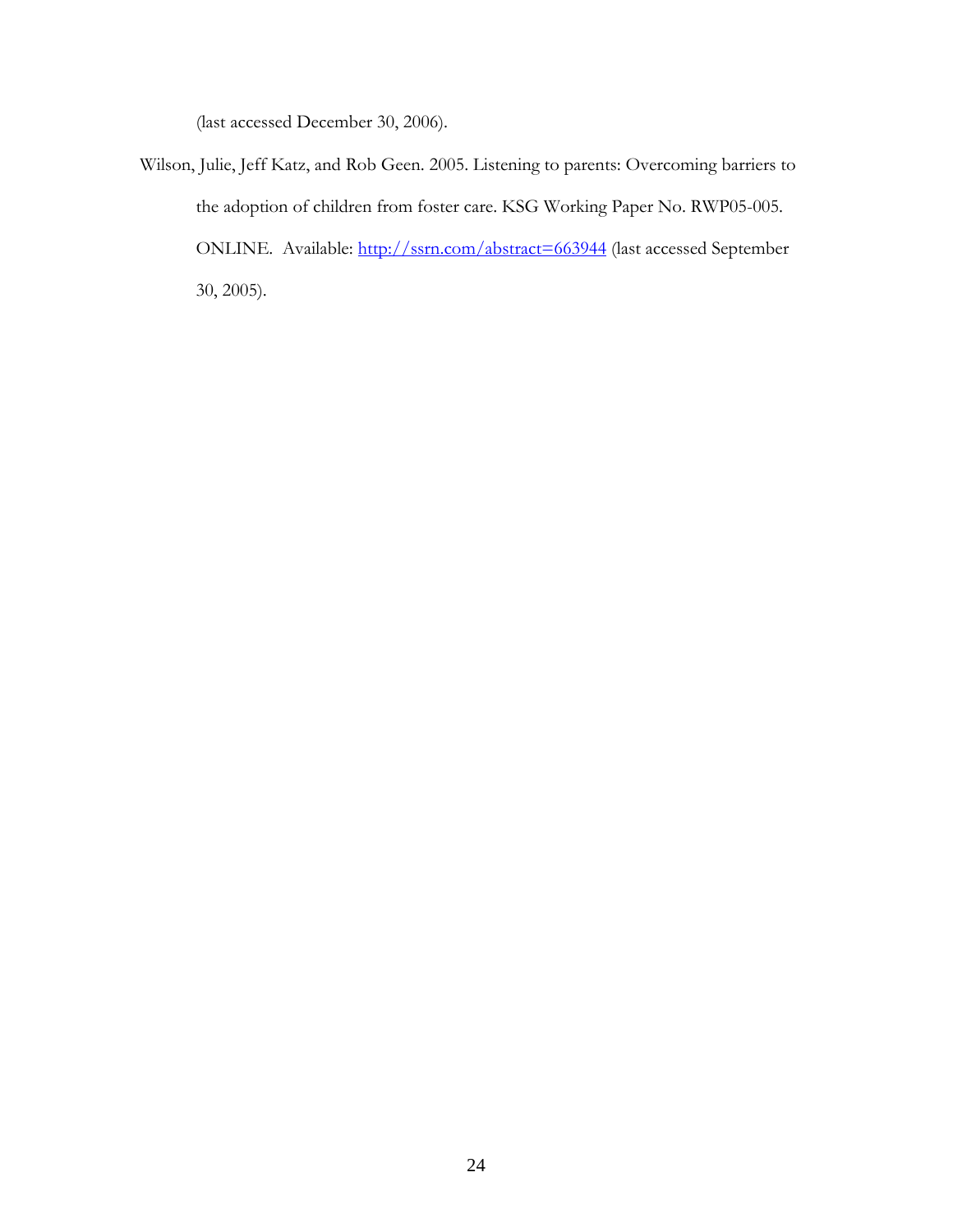## Table 1. Race of Children Adopted

with State Involvement

(percent of valid observations)

|         | Children<br>оf<br>$Color*$ | Black<br>Children |
|---------|----------------------------|-------------------|
| 1996    | 51.0                       | 37.6              |
| 1997    | 59.4                       | 45.0              |
| 1998    | 60.6                       | 46.8              |
| 1999    | 60.5                       | 46.0              |
| 2000    | 59.7                       | 42.9              |
| 2001    | 59.5                       | 40.1              |
| 2002    | 59.3                       | 40.3              |
| 2003    | 57.0                       | 38.3              |
| Average | 59.0                       | 42.1              |

\* "Of Color" includes all non-

Whites and Hispanics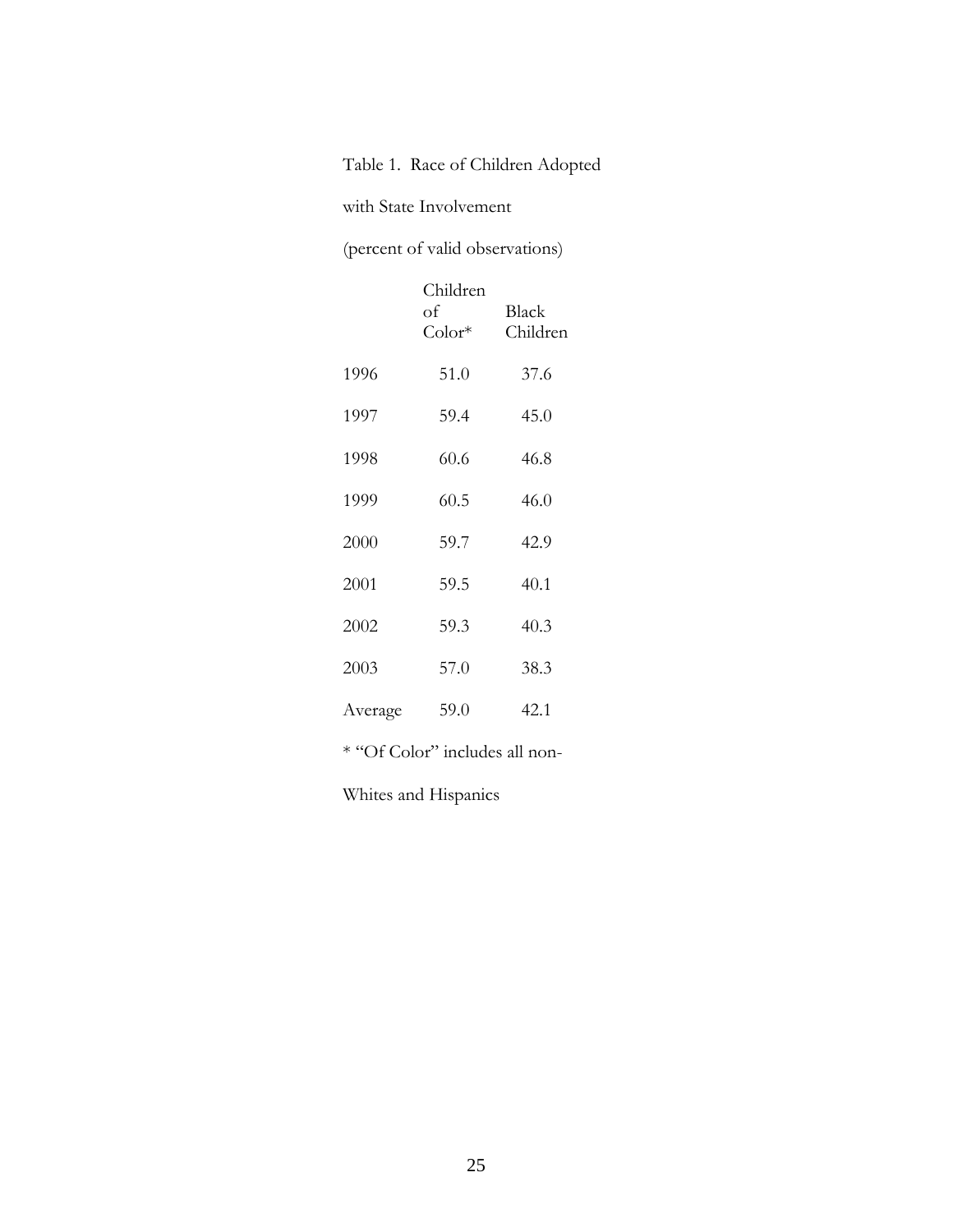## Table 2. Transracial Adoption

## (percent of valid observations)

|         | All Children | White Children<br>(Not Hispanic) | Black Children |
|---------|--------------|----------------------------------|----------------|
| 1996    | 11.6         | 3.5                              | 17.2           |
| 1997    | 13.2         | 3.9                              | 17.7           |
| 1998    | 12.7         | 3.7                              | 13.6           |
| 1999    | 12.5         | 5.5                              | 11.2           |
| 2000    | 14.0         | 5.5                              | 14.2           |
| 2001    | 15.7         | 6.5                              | 16.8           |
| 2002    | 16.3         | 8.5                              | 18.6           |
| 2003    | 16.9         | 8.2                              | 20.1           |
| Average | 14.7         | 6.4                              | 16.0           |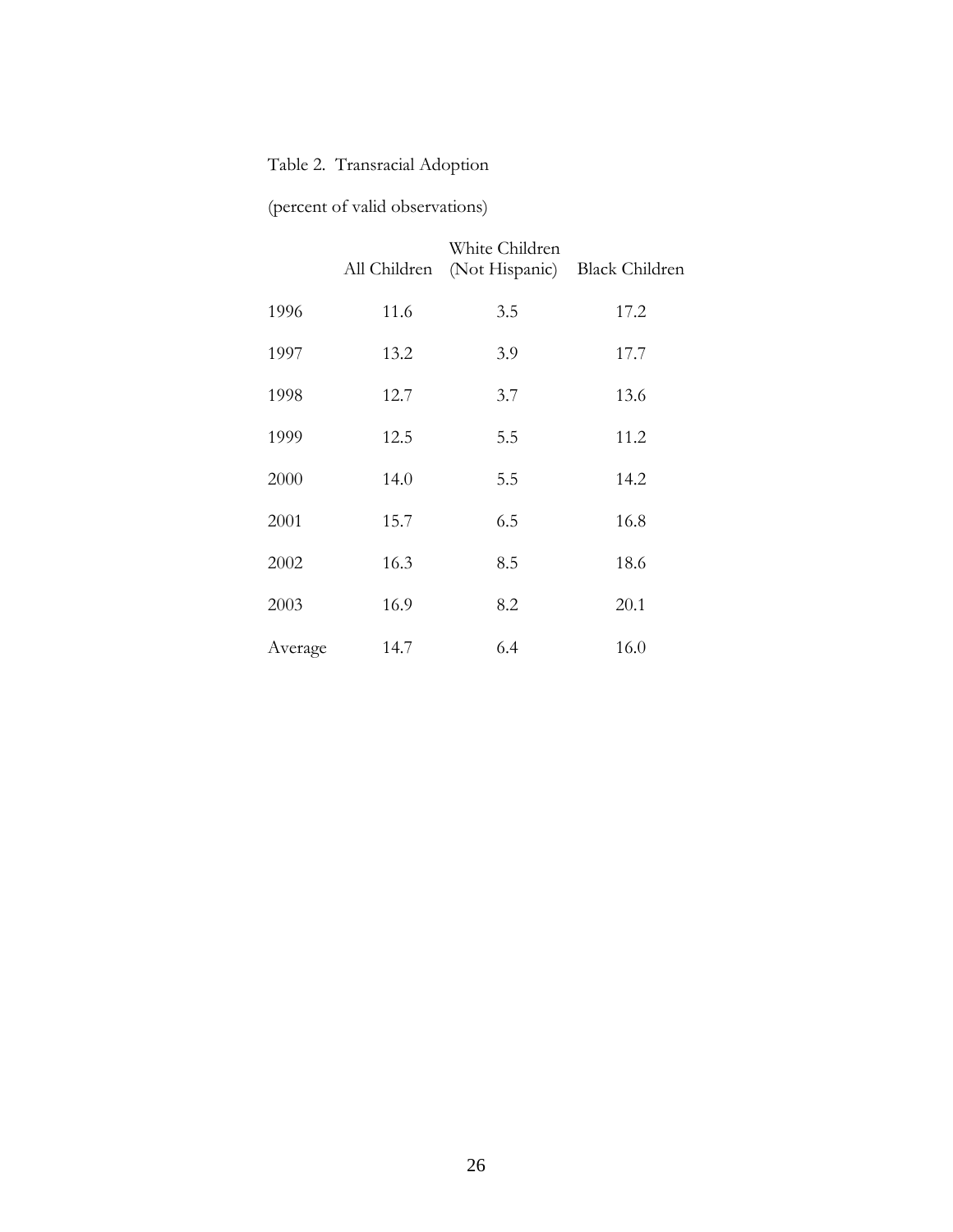## Table 3. Age and Time from TPR to

## Finalization by TRA

|         | Average Age at<br>Finalization |            | Months from<br><b>TPR</b><br>to Finalization |            |
|---------|--------------------------------|------------|----------------------------------------------|------------|
|         | Same<br>Race                   | <b>TRA</b> | Same<br>Race                                 | <b>TRA</b> |
| 1996    | 6.67                           | 6.16       | 21.57                                        | 14.17      |
| 1997    | 6.43                           | 5.68       | 16.48                                        | 14.68      |
| 1998    | 6.77                           | 5.91       | 15.30                                        | 14.81      |
| 1999    | 6.88                           | 5.79       | 14.30                                        | 13.82      |
| 2000    | 6.93                           | 5.83       | 14.64                                        | 13.97      |
| 2001    | 6.97                           | 5.82       | 15.35                                        | 14.37      |
| 2002    | 7.04                           | 5.94       | 15.51                                        | 14.27      |
| 2003    | 7.02                           | 5.80       | 15.64                                        | 14.27      |
| Average | 6.92                           | 5.85       | 15.37                                        | 14.25      |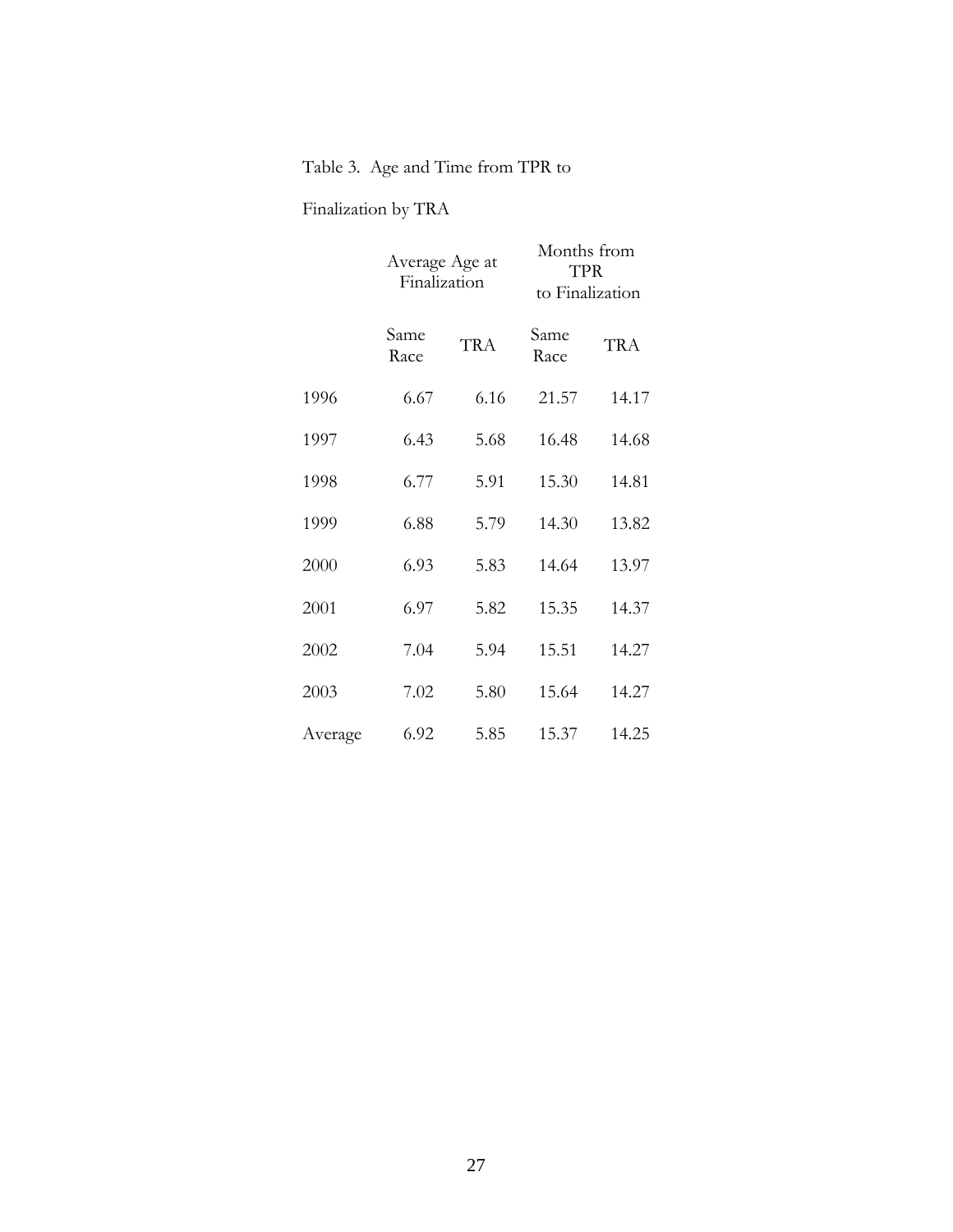| Table 4. Determinants of Time from TPR to Finalization  |     |            |
|---------------------------------------------------------|-----|------------|
| Dependent variable is ln(Time from TPR to finalization) |     |            |
| Ln (Age at TPR)                                         |     | $0.382**$  |
|                                                         |     | (0.003)    |
| Black                                                   |     | $0.185**$  |
|                                                         |     | (0.019)    |
| Black*ln(Age at TPR)                                    |     | $0.008*$   |
|                                                         |     | (0.005)    |
| <b>TRA</b>                                              |     | $-0.084**$ |
|                                                         |     | (0.033)    |
| Black*TRA                                               |     | $-0.066**$ |
|                                                         |     | (0.013)    |
| State effects?                                          | Yes |            |
| Year effects?                                           | Yes |            |

| Case controls? | Yes     |
|----------------|---------|
| N              | 226,584 |
| $R^2$          | 0.20    |

*Notes*: \* indicates p<.05; \*\* indicates p<.01.

Robust standard errors in parentheses.

Case controls include special needs and disabilities,

family structure (single/married), prior relationship of adoptive parents to child.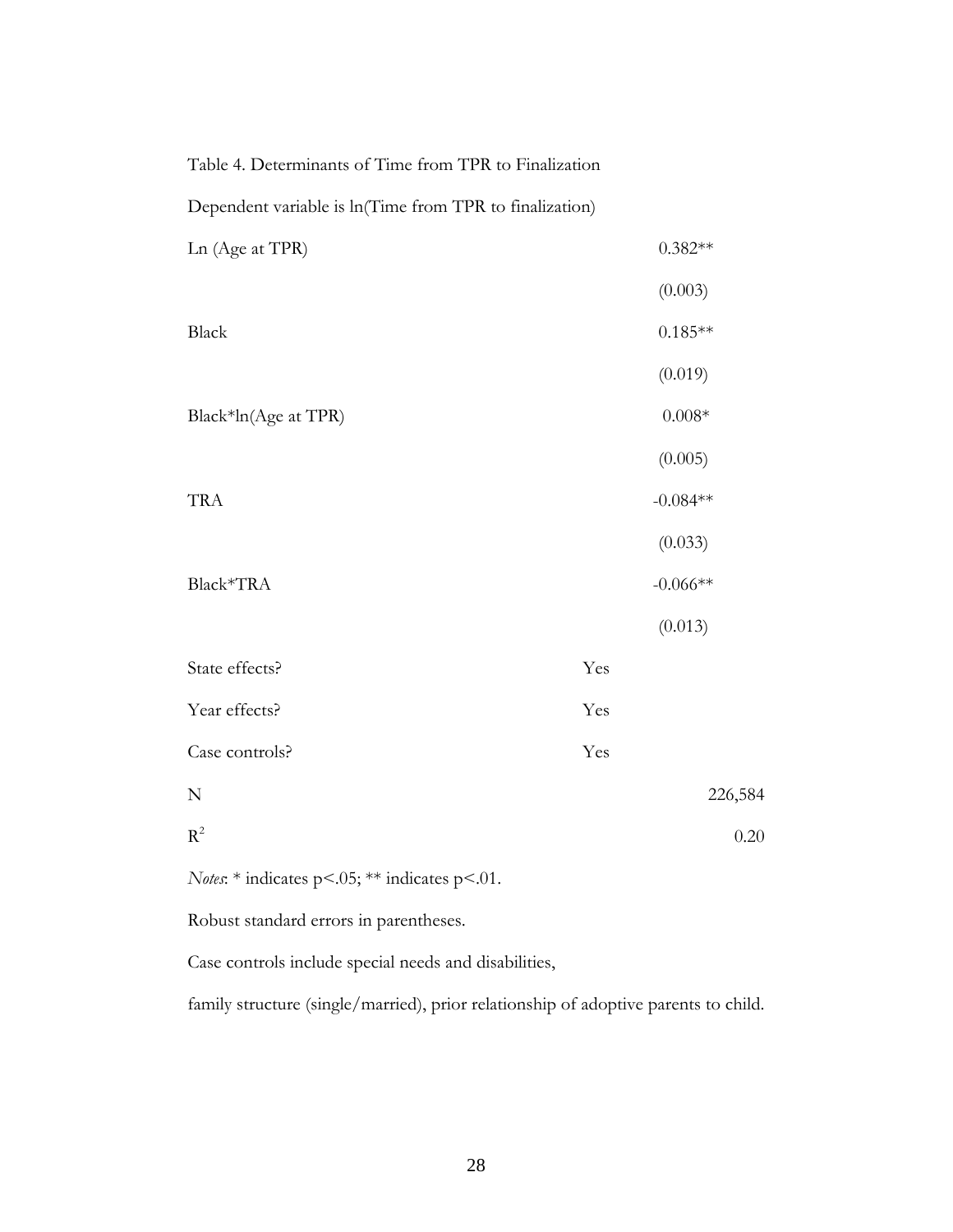Figure 1. Effect of a Ban on TRA

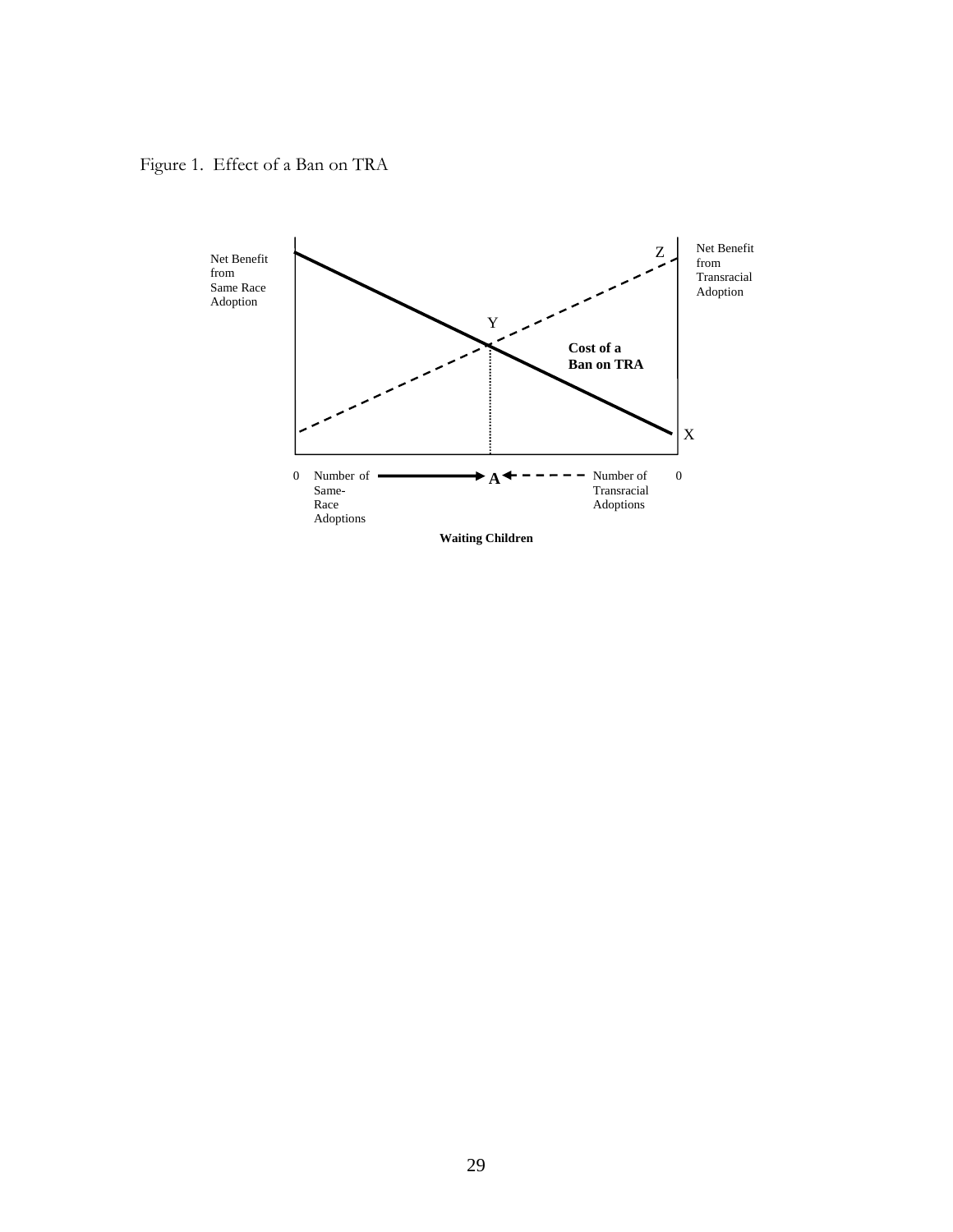Figure 2. Effect of Delay of Adoption